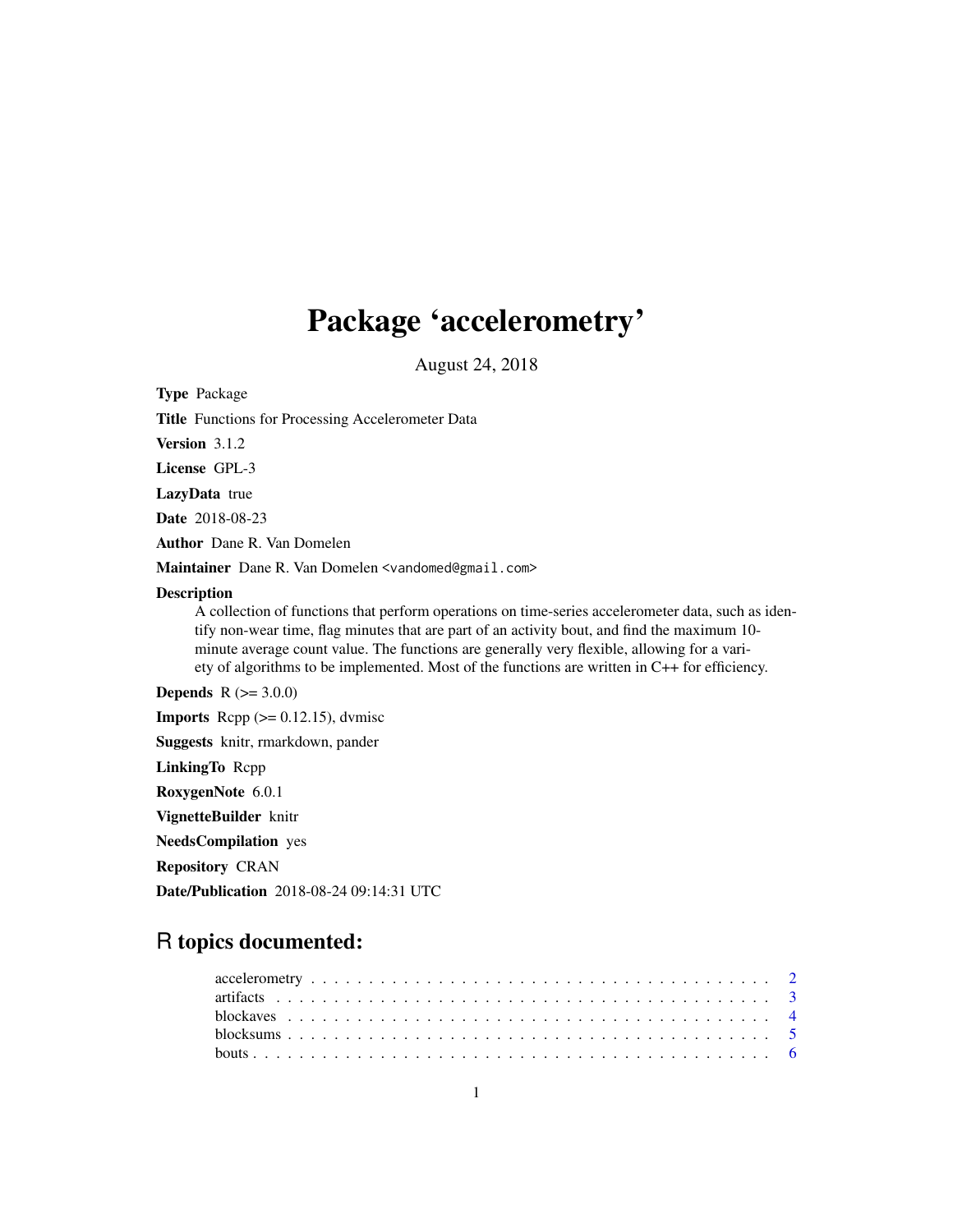# <span id="page-1-0"></span>2 accelerometry

| Index | 25 |
|-------|----|

accelerometry *Functions for Processing Accelerometer Data*

#### Description

A collection of functions that perform operations on time-series accelerometer data, such as identify non-wear time, flag minutes that are part of an activity bout, and find the maximum 10-minute average count value. The functions are generally very flexible, allowing for a variety of algorithms to be implemented. Most of the functions are written in C++ for efficiency.

# Details

| Package: | accelerometry |
|----------|---------------|
| Type:    | Package       |
| Version: | 3.1.2         |
| Date:    | 2018-08-23    |
| License: | GPL-3         |

See [CRAN documentation](https://cran.r-project.org/package=accelerometry) for full list of functions.

#### Author(s)

Dane R. Van Domelen <vandomed@gmail.com>

#### References

Centers for Disease Control and Prevention (CDC). National Center for Health Statistics (NCHS). National Health and Nutrition Examination Survey Data. Hyattsville, MD: US Department of Health and Human Services, Centers for Disease Control and Prevention, 2003-6. Available at: <https://wwwn.cdc.gov/nchs/nhanes/Default.aspx>. Accessed Aug. 19, 2018.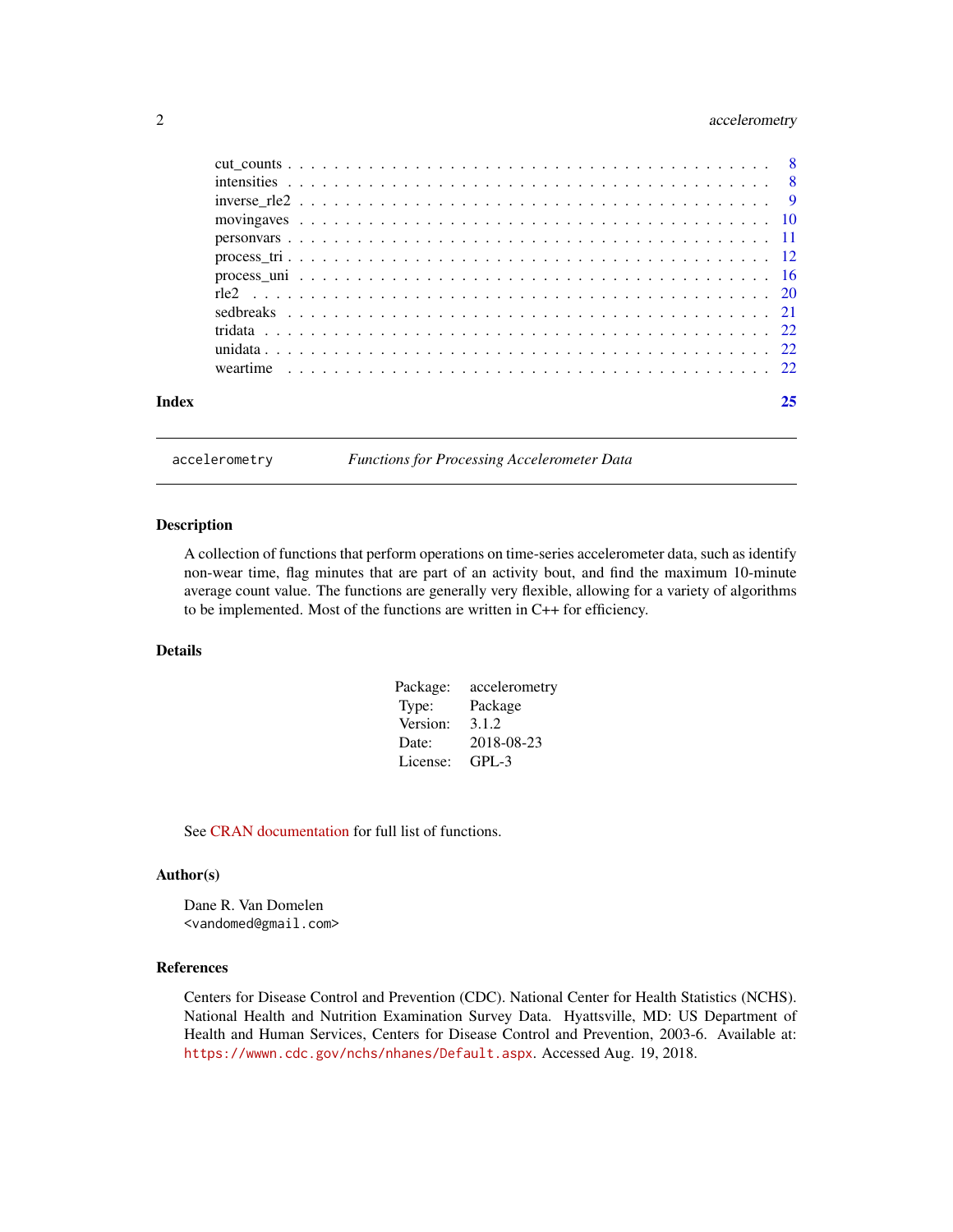#### <span id="page-2-0"></span>artifacts 3

Eddelbuettel, D. and Francois, R. (2011) Rcpp: Seamless R and C++ Integration. Journal of Statistical Software, 40(8), 1-18. <http://www.jstatsoft.org/v40/i08/>.

Eddelbuettel, D. (2013) Seamless R and C++ Integration with Rcpp. Springer, New York. ISBN 978-1-4614-6867-7.

Eddelbuettel, D. and Balamuta, J.J. (2017). Extending R with C++: A Brief Introduction to Rcpp. PeerJ Preprints 5:e3188v1. <https://doi.org/10.7287/peerj.preprints.3188v1>.

National Cancer Institute. Risk factor monitoring and methods: SAS programs for analyzing NHANES 2003-2004 accelerometer data. Available at: [http://riskfactor.cancer.gov/tools/](http://riskfactor.cancer.gov/tools/nhanes_pam) [nhanes\\_pam](http://riskfactor.cancer.gov/tools/nhanes_pam). Accessed Aug. 19, 2018.

Van Domelen, D.R., Pittard, W.S. and Harris, T.B. (2018) nhanesaccel: Process accelerometer data from NHANES 2003-2006. R package version 3.1.1. [https://github.com/vandomed/](https://github.com/vandomed/accelerometry) [accelerometry](https://github.com/vandomed/accelerometry).

Acknowledgment: This material is based upon work supported by the National Science Foundation Graduate Research Fellowship under Grant No. DGE-0940903.

artifacts *Accelerometer Artifact Correction*

#### Description

Corrects abnormally high count values in accelerometer data by replacing such values with the average of neighboring count values. Returns integer vector despite the average calculation often producing a decimal; this follows the convention used in the NCI's SAS programs ([http:](http://riskfactor.cancer.gov/tools/nhanes_pam) [//riskfactor.cancer.gov/tools/nhanes\\_pam](http://riskfactor.cancer.gov/tools/nhanes_pam)).

#### Usage

artifacts(counts, thresh, counts\_classify = NULL)

#### Arguments

| counts          | Integer vector with accelerometer count values.                                                                                                                                                                                                                                                |
|-----------------|------------------------------------------------------------------------------------------------------------------------------------------------------------------------------------------------------------------------------------------------------------------------------------------------|
| thresh          | Integer value specifying the smallest count value that should be considered an<br>artifact.                                                                                                                                                                                                    |
| counts_classify |                                                                                                                                                                                                                                                                                                |
|                 | Integer vector with accelerometer count values to base artifact classification on,<br>but not to adjust. Mainly included for triaxial data, where you might want to<br>define artifacts based on vertical-axis counts but then actually adjust the triaxial<br>sum or vector magnitude counts. |

# Value

Integer vector equivalent to counts except where artifacts were adjusted.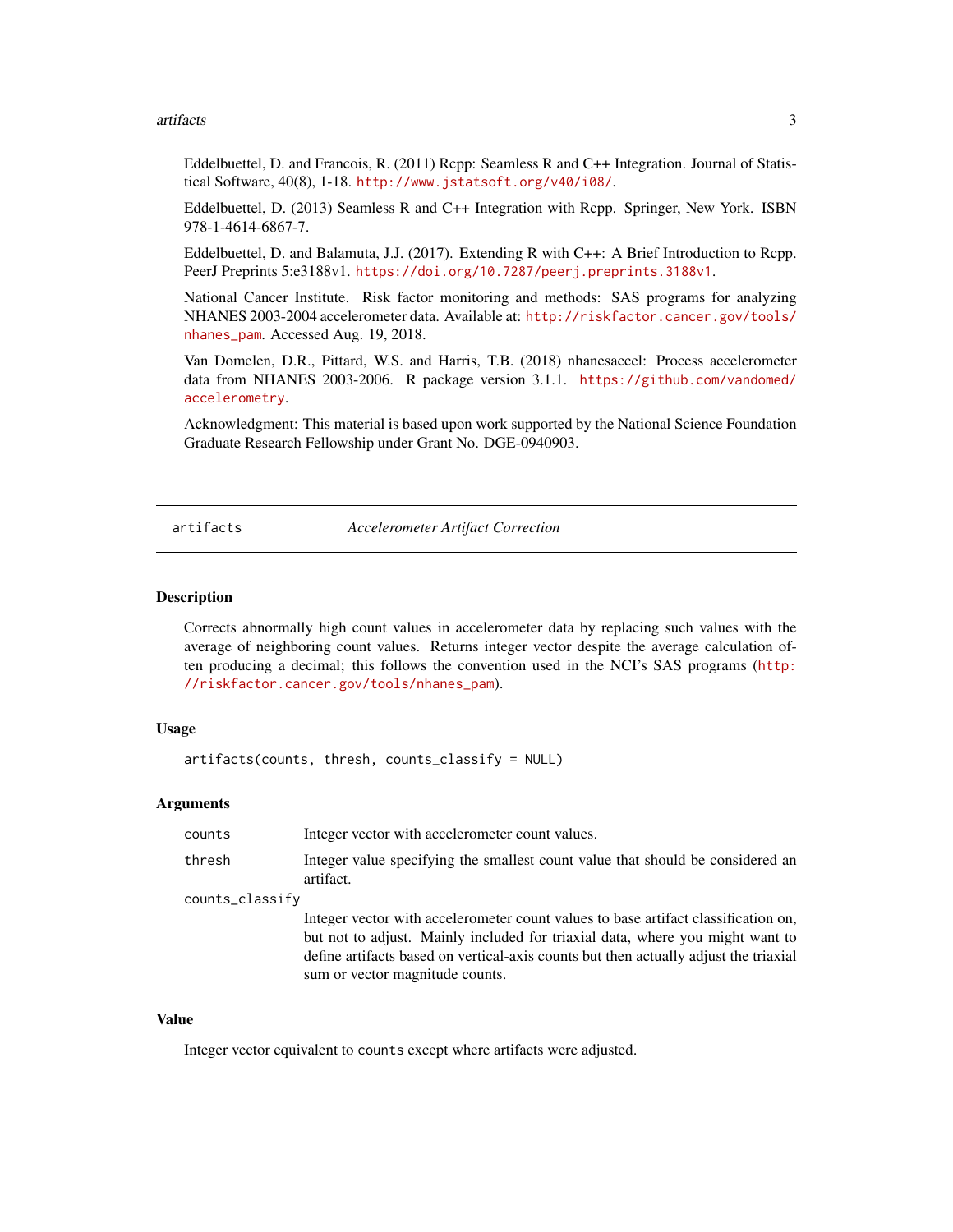#### <span id="page-3-0"></span>References

National Cancer Institute. Risk factor monitoring and methods: SAS programs for analyzing NHANES 2003-2004 accelerometer data. Available at: [http://riskfactor.cancer.gov/tools/](http://riskfactor.cancer.gov/tools/nhanes_pam) [nhanes\\_pam](http://riskfactor.cancer.gov/tools/nhanes_pam). Accessed Aug. 19, 2018.

#### Examples

# Load accelerometer data for first 5 participants in NHANES 2003-2004 data(unidata) # Get data from ID number 21007 counts.part3 <- unidata[unidata[, "seqn"] == 21007, "paxinten"]

```
# Replace counts > 10,000 with average of neighboring values
counts.part3.corrected <- artifacts(counts = counts.part3, thresh = 10000)
```
blockaves *Block Averages*

#### Description

Calculates block averages (i.e. moving averages but for non-overlapping intervals) or maximum block average. For optimal speed, use integer  $=$  TRUE if x is an integer vector and integer  $=$  FALSE otherwise. If  $length(x)$  is not an exact multiple of window, the last partial segment is dropped.

### Usage

blockaves(x, window, integer = FALSE, max = FALSE)

#### Arguments

| $\mathsf{x}$ | Integer or numeric vector.                                                                               |
|--------------|----------------------------------------------------------------------------------------------------------|
| window       | Integer value specifying window length.                                                                  |
| integer      | Logical value for whether x is an integer vector.                                                        |
| max          | Logical value for whether to return maximum moving average (as opposed to<br>vector of moving averages). |

#### Value

Numeric value or vector depending on max.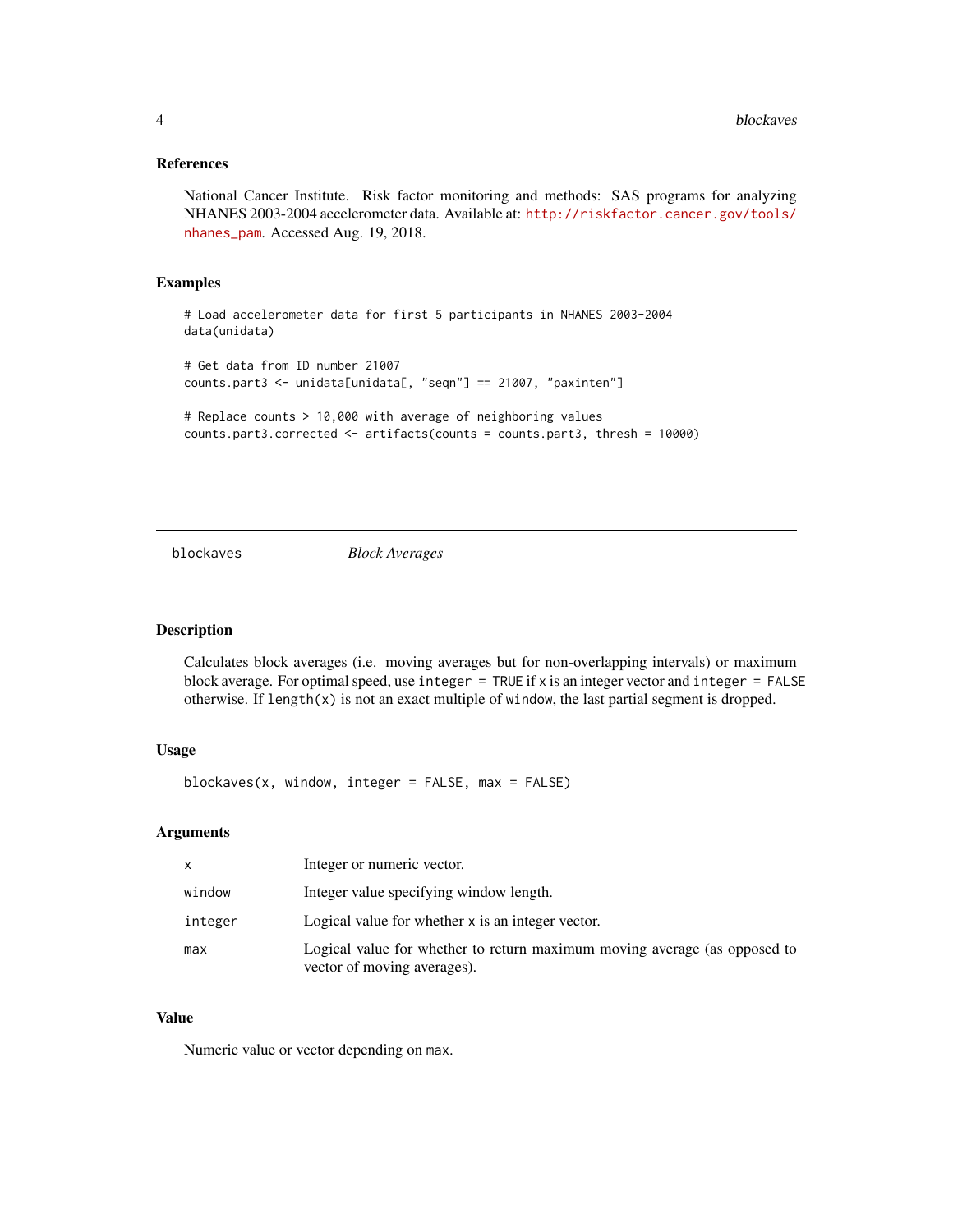#### <span id="page-4-0"></span>blocksums 5

#### Examples

```
# Load accelerometer data for first 5 participants in NHANES 2003-2004
data(unidata)
# Get data from ID number 21005, Saturday only
counts.sat <- unidata[unidata[, "seqn"] == 21005 & unidata[, "paxday"] == 7,
                      "paxinten"]
# Calculate and plot hourly count averages
```

```
hourly.averages \le - blockaves(x = counts.sat, window = 60, integer = TRUE)
plot(hourly.averages)
```

| blocksums | <b>Block Sums</b> |  |  |
|-----------|-------------------|--|--|
|           |                   |  |  |

# Description

Calculates block sums (i.e. moving sums but for non-overlapping intervals) or maximum block sum. For optimal speed, use integer = TRUE if x is an integer vector and integer = FALSE otherwise. If length( $x$ ) is not an exact multiple of window, the last partial segment is dropped.

#### Usage

```
blocksums(x, window, integer = FALSE, max = FALSE)
```
#### Arguments

|         | Integer or numeric vector.                                                                               |
|---------|----------------------------------------------------------------------------------------------------------|
| window  | Integer value specifying window length.                                                                  |
| integer | Logical value for whether x is an integer vector.                                                        |
| max     | Logical value for whether to return maximum moving average (as opposed to<br>vector of moving averages). |

#### Value

Numeric value or vector depending on max.

```
# Load accelerometer data for first 5 participants in NHANES 2003-2004
data(unidata)
# Get data from ID number 21005, Saturday only
```

```
counts.sat <- unidata[unidata[, "seqn"] == 21005 & unidata[, "paxday"] == 7,
                     "paxinten"]
```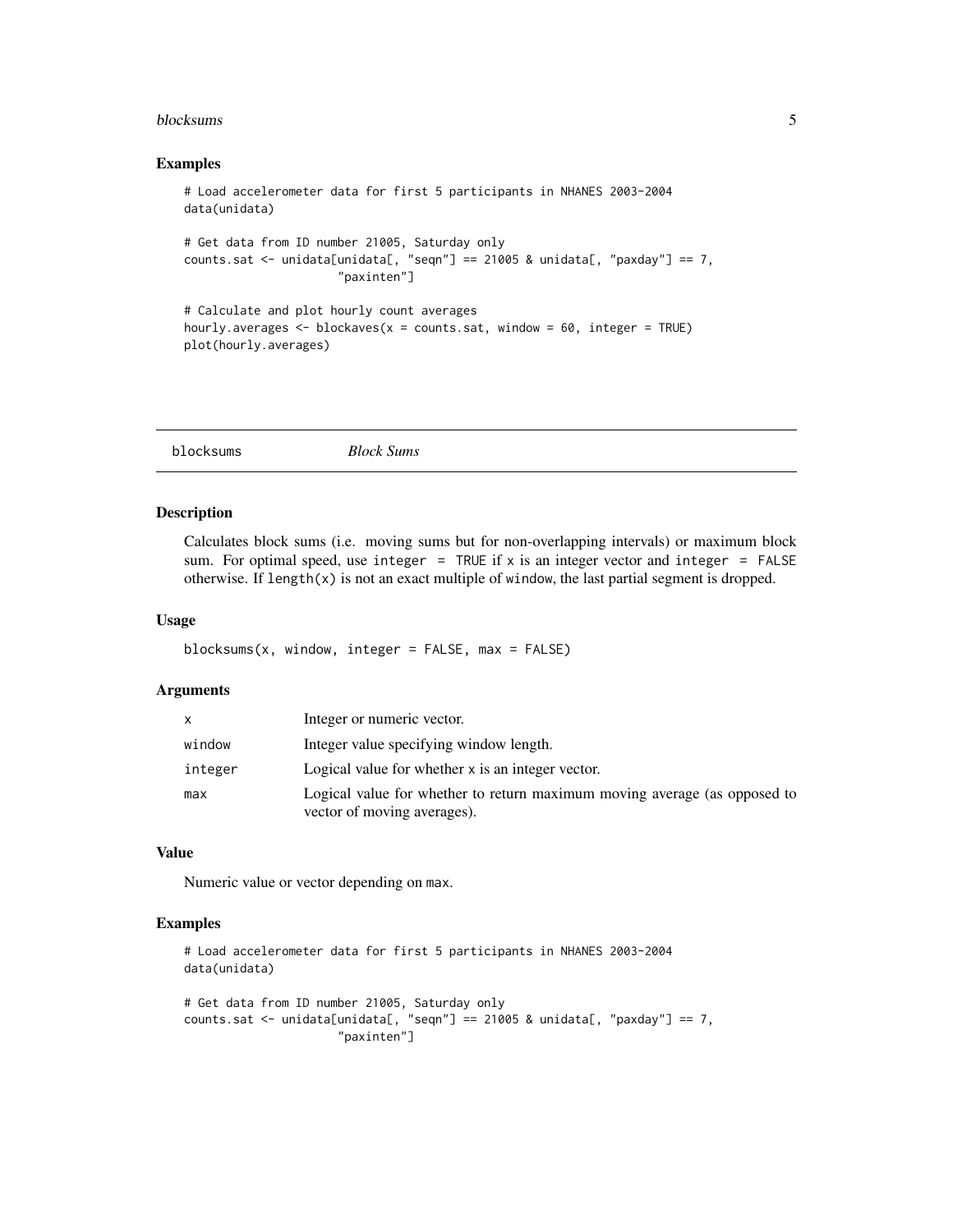**6** bouts and the contract of the contract of the contract of the contract of the contract of the contract of the contract of the contract of the contract of the contract of the contract of the contract of the contract of

```
# Calculate and plot hourly count sums
hourly.sums \leq blocksums(x = counts.sat, window = 60, integer = TRUE)
plot(hourly.sums)
```
bouts *Physical Activity Bout Detection*

# Description

Identify bouts of physical activity based on a vector of accelerometer count values.

# Usage

```
bouts(counts, weartime = NULL, bout_length = 10L, thresh_lower = 0L,
  threshold\_upper = 100000L, tol = 0L, tol\_lower = 0L, tol\_upper = 100000L,
  nci = FALSE, days_distinct = FALSE)
```
# Arguments

| counts        | Integer vector with accelerometer count values.                                                                                                                                                                                                                                                                                                                                                                                                                                                |
|---------------|------------------------------------------------------------------------------------------------------------------------------------------------------------------------------------------------------------------------------------------------------------------------------------------------------------------------------------------------------------------------------------------------------------------------------------------------------------------------------------------------|
| weartime      | Integer vector with 1's for wear time minutes and 0's for non-wear time minutes.                                                                                                                                                                                                                                                                                                                                                                                                               |
| bout_length   | Integer value specifying minimum length of an activity bout.                                                                                                                                                                                                                                                                                                                                                                                                                                   |
| thresh_lower  | Integer value specifying lower bound for count values to be included for the<br>intensity level.                                                                                                                                                                                                                                                                                                                                                                                               |
| thresh_upper  | Integer value specifying upper bound for count values to be included for the<br>intensity level.                                                                                                                                                                                                                                                                                                                                                                                               |
| tol           | Integer value specifying number of minutes with count values outside of [thresh_lower,<br>thresh_upper] to allow during an activity bout.                                                                                                                                                                                                                                                                                                                                                      |
| tol_lower     | Integer value specifying lower cut-off for count values outside of intensity range<br>during an activity bout.                                                                                                                                                                                                                                                                                                                                                                                 |
| tol_upper     | Integer value specifying upper cut-off for count values outside of intensity range<br>during an activity bout.                                                                                                                                                                                                                                                                                                                                                                                 |
| nci           | Logical value for whether to use algorithm from NCI's SAS programs. See<br>Details.                                                                                                                                                                                                                                                                                                                                                                                                            |
| days_distinct | Logical value for whether to treat each day of data as distinct, i.e. identify non-<br>wear time and activity bouts for day 1, then day 2, etc. If FALSE, algorithm<br>is applied to full monitoring period continuously. If protocol has participants<br>remove accelerometer for sleep, strongly recommend setting to FALSE to capture<br>non-wear periods that start between 11 pm and midnight. Function assumes that<br>first 1440 data points are day 1, next 1440 are day 2, and so on. |

<span id="page-5-0"></span>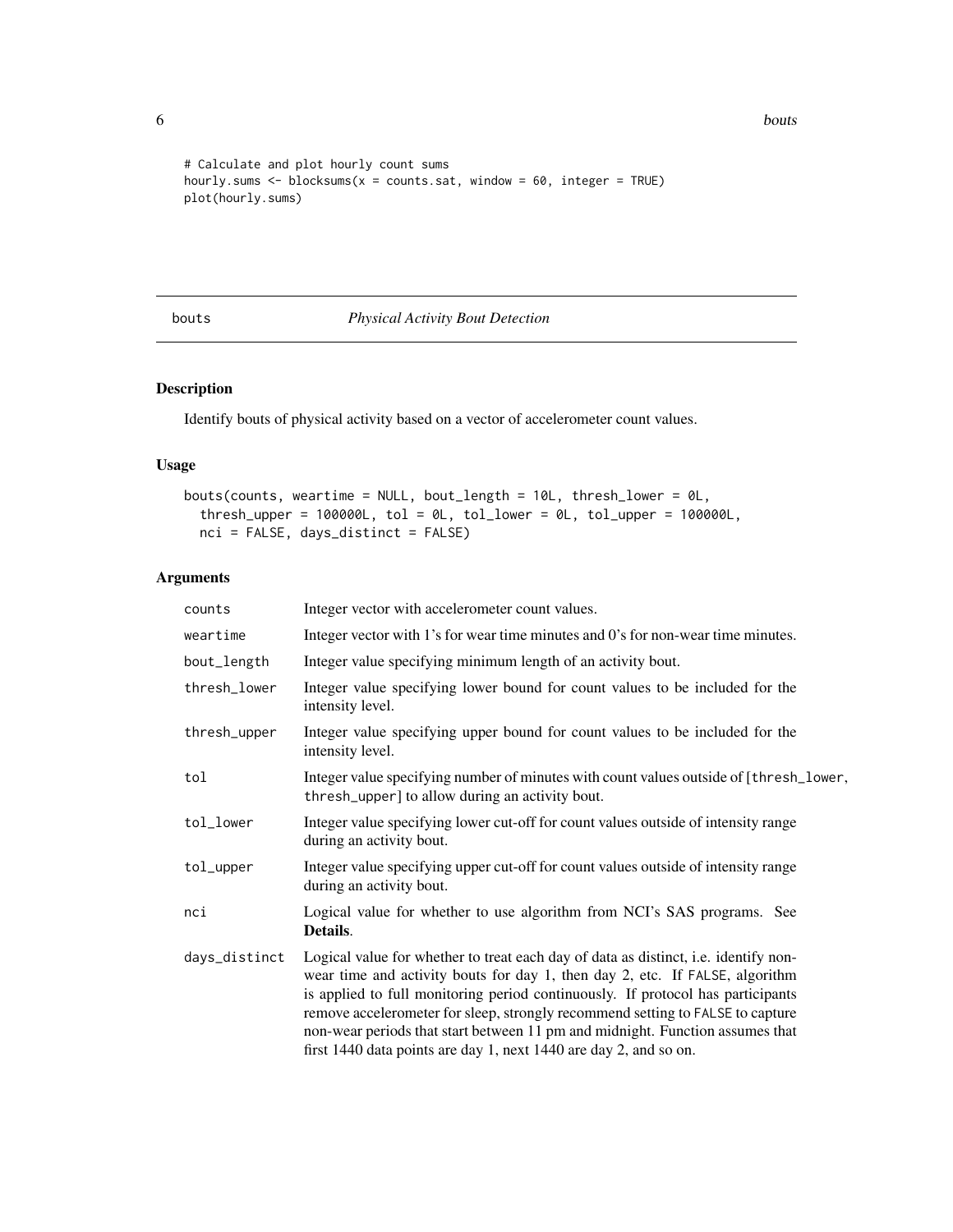#### bouts and the contract of the contract of the contract of the contract of the contract of the contract of the contract of the contract of the contract of the contract of the contract of the contract of the contract of the

#### Details

If nci = FALSE, the algorithm uses a moving window to go through every possible interval of length bout\_length in counts. Any interval in which all counts are >= tol\_lower and <= tol\_upper, and no more than tol counts are less than thresh\_lower or greater than thresh\_upper, is classified as an activity bout.

If nci = TRUE, activity bouts are classified according to the algorithm used in the NCI's SAS programs. Briefly, this algorithm defines an activity bout as an interval of length bout\_length that starts with a count value in [thresh\_lower, thresh\_upper] and has no more than tol counts outside of that range. If these criteria are met, the bout continues until there are  $(tol + 1)$ consecutive minutes outside of [thresh\_lower, thresh\_upper]. The parameters tol\_lower and tol\_upper are not used.

If the user allows for a tolerance (e.g.  $\text{tol} = 2$ ) and does not use the NCI algorithm (i.e. nci = FALSE), specifying a non-zero value for tol\_lower is highly recommended. Otherwise the algorithm will tend to classify minutes immediately before and after an activity bout as being part of the bout.

Specifying thresh\_lower while using an arbitrarily large value for thresh\_upper is generally recommended. Specifying both of these parameters can be overly restrictive in that the algorithm may miss bouts of activity in which counts are consistently high, but not exclusively in one intensity range.

# Value

Integer vector with 1's for minutes that are part of an activity bout and 0's for minutes that are not.

### References

National Cancer Institute. Risk factor monitoring and methods: SAS programs for analyzing NHANES 2003-2004 accelerometer data. Available at: [http://riskfactor.cancer.gov/tools/](http://riskfactor.cancer.gov/tools/nhanes_pam) [nhanes\\_pam](http://riskfactor.cancer.gov/tools/nhanes_pam). Accessed Aug. 19, 2018.

Acknowledgment: This material is based upon work supported by the National Science Foundation Graduate Research Fellowship under Grant No. DGE-0940903.

```
# Load accelerometer data for first 5 participants in NHANES 2003-2004
data(unidata)
# Get data from ID number 21005
counts.part1 <- unidata[unidata[, "seqn"] == 21005, "paxinten"]
# Identify periods of valid wear time
wear.part1 <- weartime(counts = counts.part1)
```

```
# Identify moderate-to-vigorous activity bouts
mvpa.bouts \leq bouts(counts = counts.part1, weartime = wear.part1,
                    thresh_lower = 2020)
```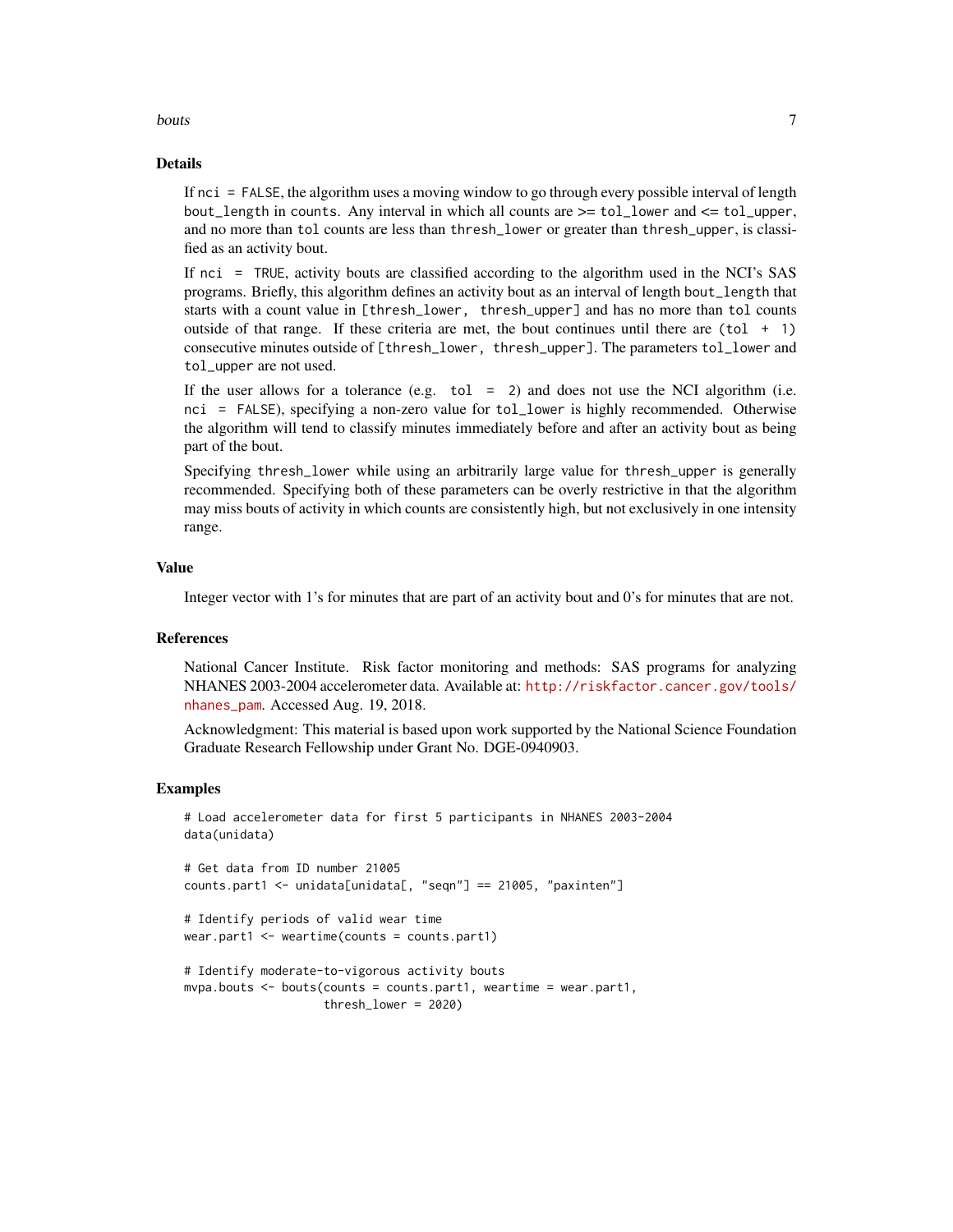<span id="page-7-0"></span>

#### Description

Given a vector of accelerometer count values, classifies each count value into intensity level 1, 2, 3, 4, or 5 (typically representing sedentary, light, lifestyle, moderate, and vigorous).

# Usage

```
cut_counts(counts, int_cuts = as.integer(c(100, 760, 2020, 5999)))
```
#### Arguments

| counts   | Integer vector with accelerometer count values.                                                                                                                                                                                                                                             |
|----------|---------------------------------------------------------------------------------------------------------------------------------------------------------------------------------------------------------------------------------------------------------------------------------------------|
| int_cuts | Numeric vector with four cutpoints from which five intensity ranges are derived.<br>For example, $int_{\text{cuts}} = c(100, 760, 2020, 5999)$ creates: 0-99 = intensity<br>1; 100-759 = intensity level 2; 760-2019 = intensity 3; 2020-5998 = intensity 4;<br>$\ge$ = 5999 = intensity 5. |

#### Value

Integer vector.

### Examples

```
# Load accelerometer data for first 5 participants in NHANES 2003-2004
data(unidata)
# Get data from ID number 21005
counts.part1 <- unidata[unidata[, "seqn"] == 21005, "paxinten"]
```

```
# Cut into 5 intensity levels and plot
intensity.part1 <- cut_counts(counts = counts.part1)
plot(intensity.part1)
```
intensities *Physical Activity Intensities*

#### Description

Given a vector of accelerometer count values, calculates time spent in 5 mutually exclusive userdefined intensity levels (typically representing sedentary, light, lifestyle, moderate, and vigorous) as well as the total counts accumulated in various intensities. Non-wear time should be removed from counts before calling intensities to avoid overestimating sedentary time.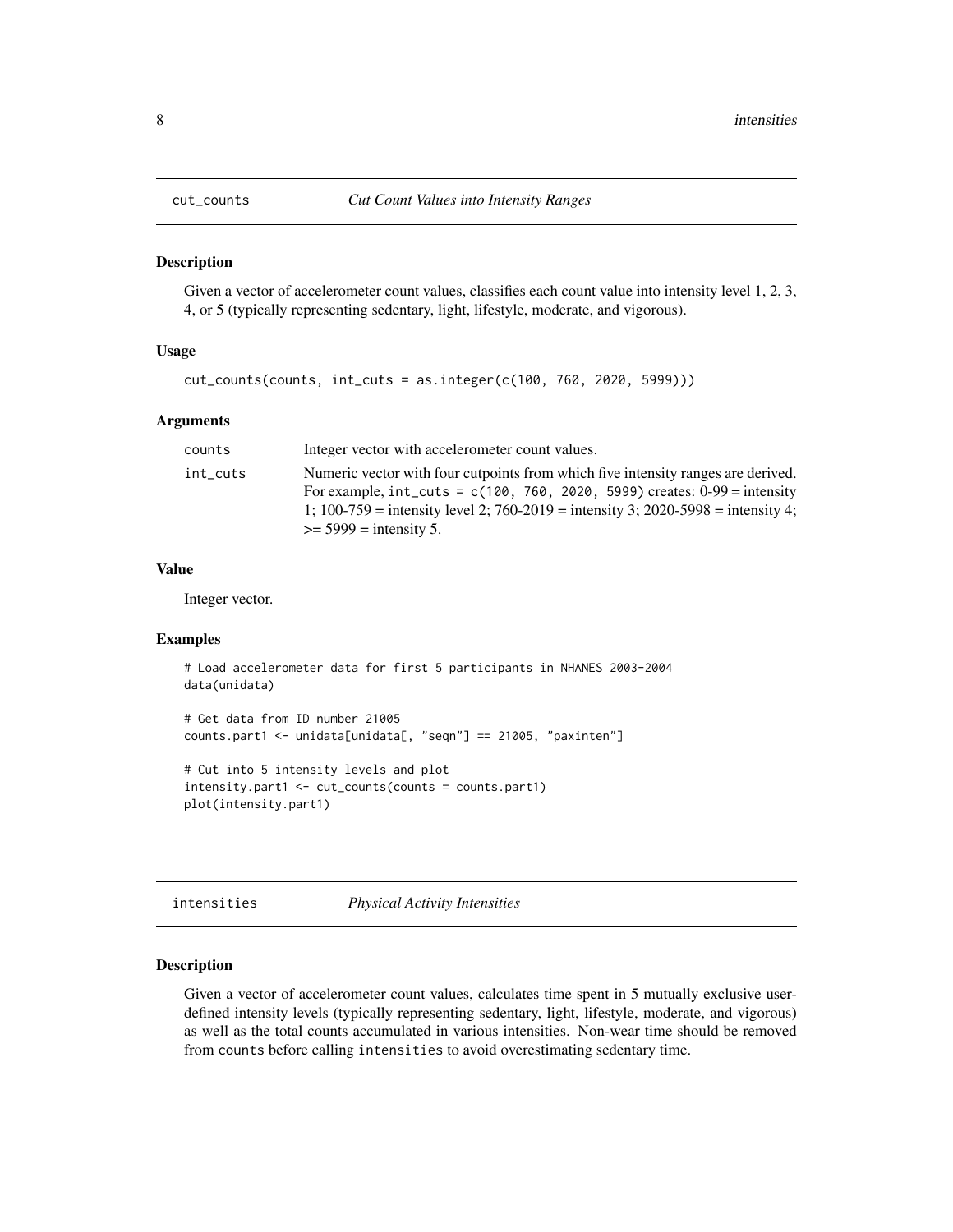# <span id="page-8-0"></span>inverse\_rle2 9

#### Usage

```
intensities(counts, int_cuts = as.integer(c(100, 760, 2020, 5999)))
```
#### Arguments

| counts   | Integer vector with accelerometer count values.                                                                                                                                                                                                                                      |
|----------|--------------------------------------------------------------------------------------------------------------------------------------------------------------------------------------------------------------------------------------------------------------------------------------|
| int_cuts | Numeric vector with four cutpoints from which five intensity ranges are derived.<br>For example, $int_cuts = c(100, 760, 2020, 5999)$ creates: $0-99 =$ intensity<br>1; 100-759 = intensity level 2; 760-2019 = intensity 3; 2020-5998 = intensity 4;<br>$\ge$ = 5999 = intensity 5. |
|          |                                                                                                                                                                                                                                                                                      |

#### Value

Integer vector of length 16 in which the first eight values are minutes in intensities 1, 2, 3, 4, 5, 2-3, 4-5, and 2-5, and the next eight are counts accumulated during time spent in each of those intensities.

# Examples

```
# Load accelerometer data for first 5 participants in NHANES 2003-2004
data(unidata)
# Get data from ID number 21005
counts.part1 <- unidata[unidata[, "seqn"] == 21005, "paxinten"]
# Create vector of counts during valid wear time only
counts.part1.wear <- counts.part1[weartime(counts = counts.part1) == 1]
# Calculate physical activity intensity variables
intensity.variables <- intensities(counts = counts.part1.wear)
```
inverse\_rle2 *Inverse Run Length Encoding (Alternate Implementation)*

#### Description

Re-constructs vector compressed by [rle2](#page-19-1).

#### Usage

```
inverse_rle2(x)
```
#### Arguments

x Object returned by r1e2.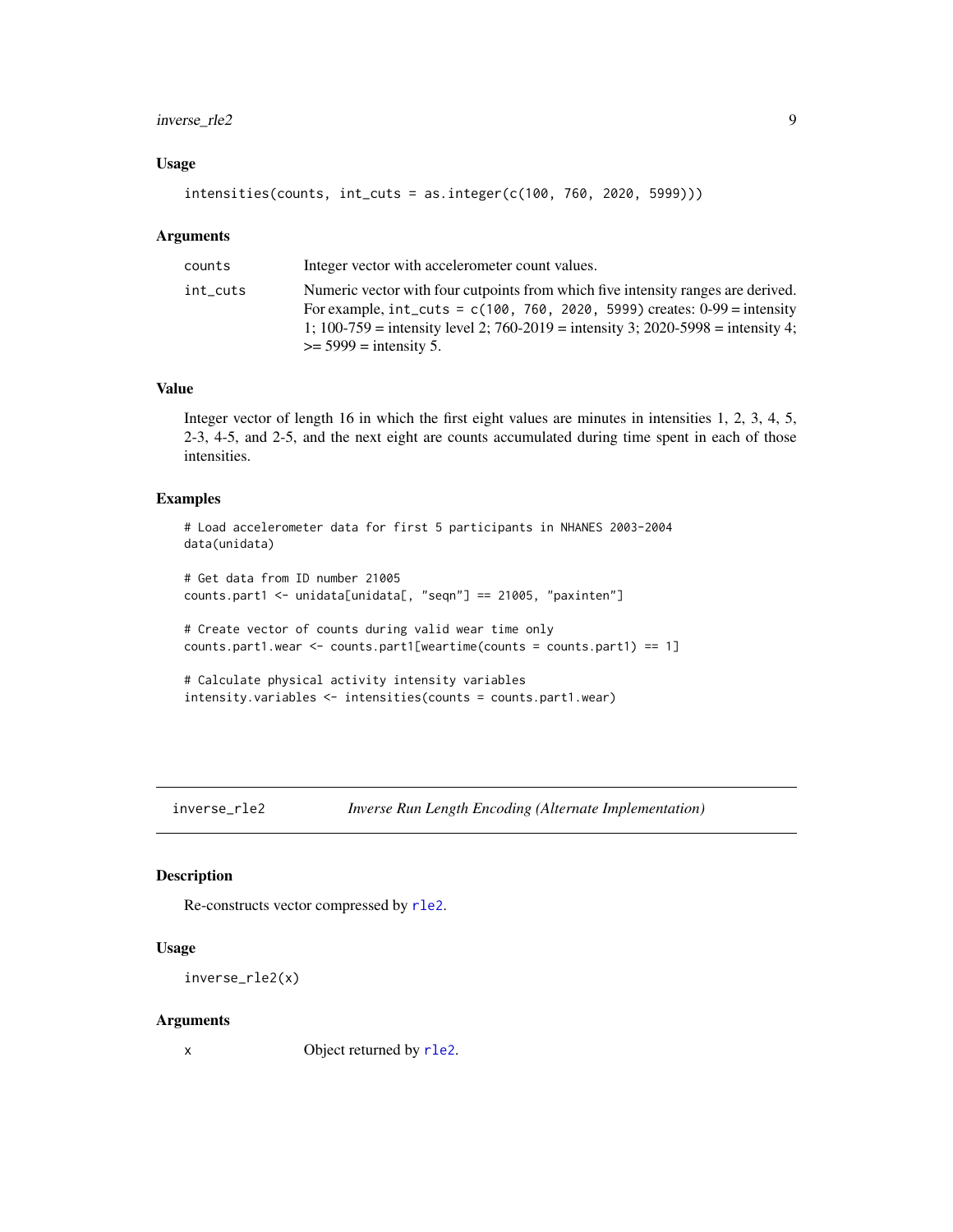#### Value

Integer or numeric vector.

#### Examples

```
# Create dummie vector x
x \leq -c(0, 0, 0, -1, -1, 10, 10, 4, 6, 6)# Summarize x using rle2
x.summarized <- rle2(x)
# Reconstruct x
x.reconstructed <- inverse_rle2(x.summarized)
```
movingaves *Moving Averages*

### Description

Calculates moving averages or maximum moving average. For optimal speed, use integer = TRUE if x is an integer vector and integer = FALSE otherwise.

# Usage

movingaves(x, window, integer = FALSE, max = FALSE)

#### Arguments

| x.      | Integer or numeric vector.                                                                               |
|---------|----------------------------------------------------------------------------------------------------------|
| window  | Integer value specifying window length.                                                                  |
| integer | Logical value for whether x is an integer vector.                                                        |
| max     | Logical value for whether to return maximum moving average (as opposed to<br>vector of moving averages). |

#### Value

Numeric value or vector depending on max.

```
# Load accelerometer data for first 5 participants in NHANES 2003-2004
data(unidata)
```

```
# Get data from ID number 21005
id.path < - unidata[unidata[, "seqn"] == 21005, "seqn"]
counts.part1 <- unidata[unidata[, "seqn"] == 21005, "paxinten"]
```
<span id="page-9-0"></span>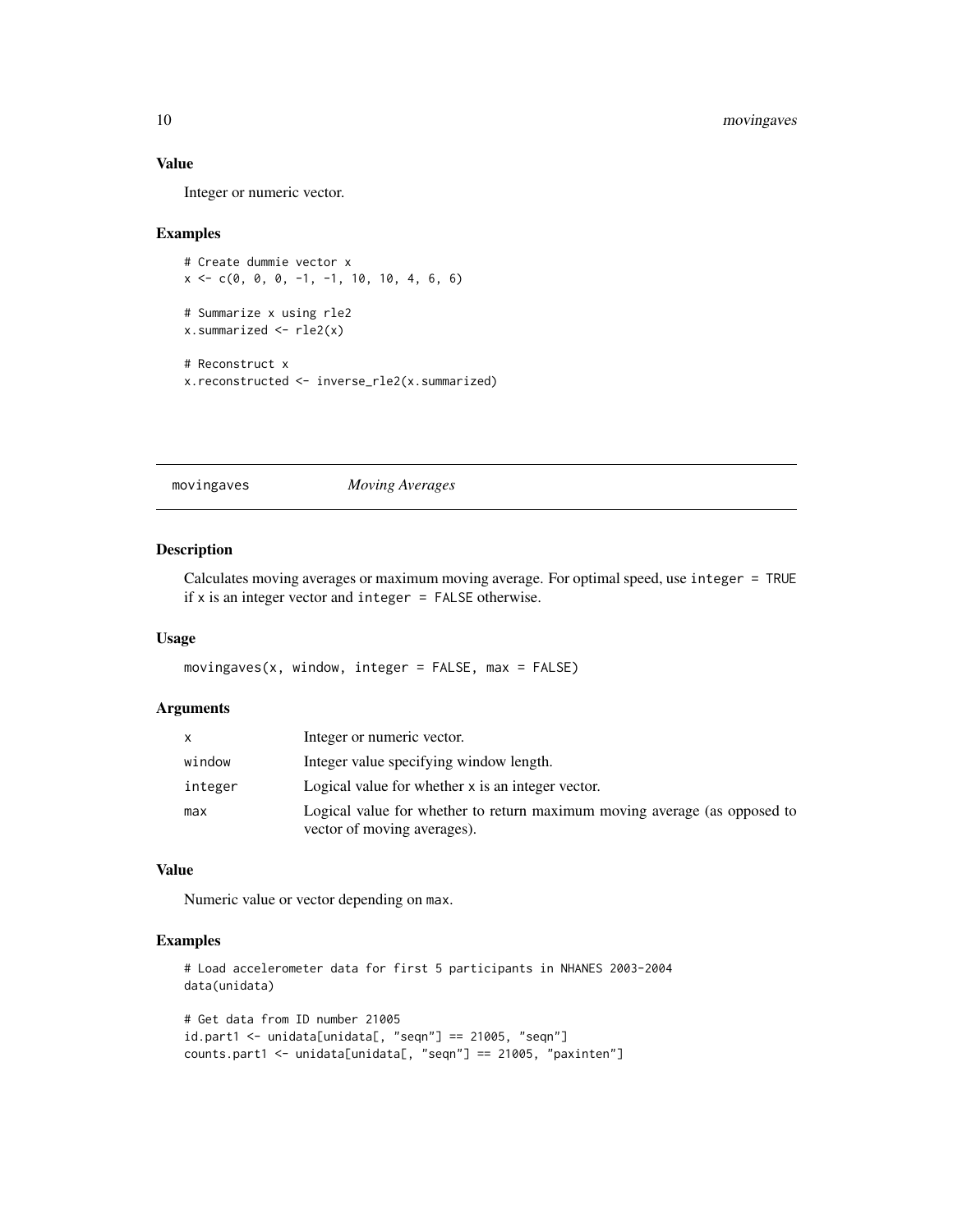# <span id="page-10-0"></span>personvars 11

```
# Create vector of all 10-minute moving averages
all.movingaves <- movingaves(x = counts.part1, window = 10, integer = TRUE)
# Calculate maximum 10-minute moving average
max.movingave < - movingaves(x = counts.part1, window = 10, integer = TRUE,
                            max = TRUE)
```
# personvars *Calculating Daily Averages for Physical Activity Variables*

# Description

Not intended for direct use.

# Usage

```
personvars(dayvars, rows, days, wk, we)
```
# Arguments

| dayvars | Numeric matrix with daily physical activity variables.                                                   |
|---------|----------------------------------------------------------------------------------------------------------|
| rows    | Numeric value specifying number of rows in the matrix to be returned.                                    |
| days    | Integer value specifying minimum number of valid days a participant must have<br>to be included.         |
| wk      | Integer value specifying minimum number of valid weekdays a participant must<br>have to be included.     |
| we      | Integer value specifying minimum number of valid weekend days a participant<br>must have to be included. |

# Value

Numeric matrix.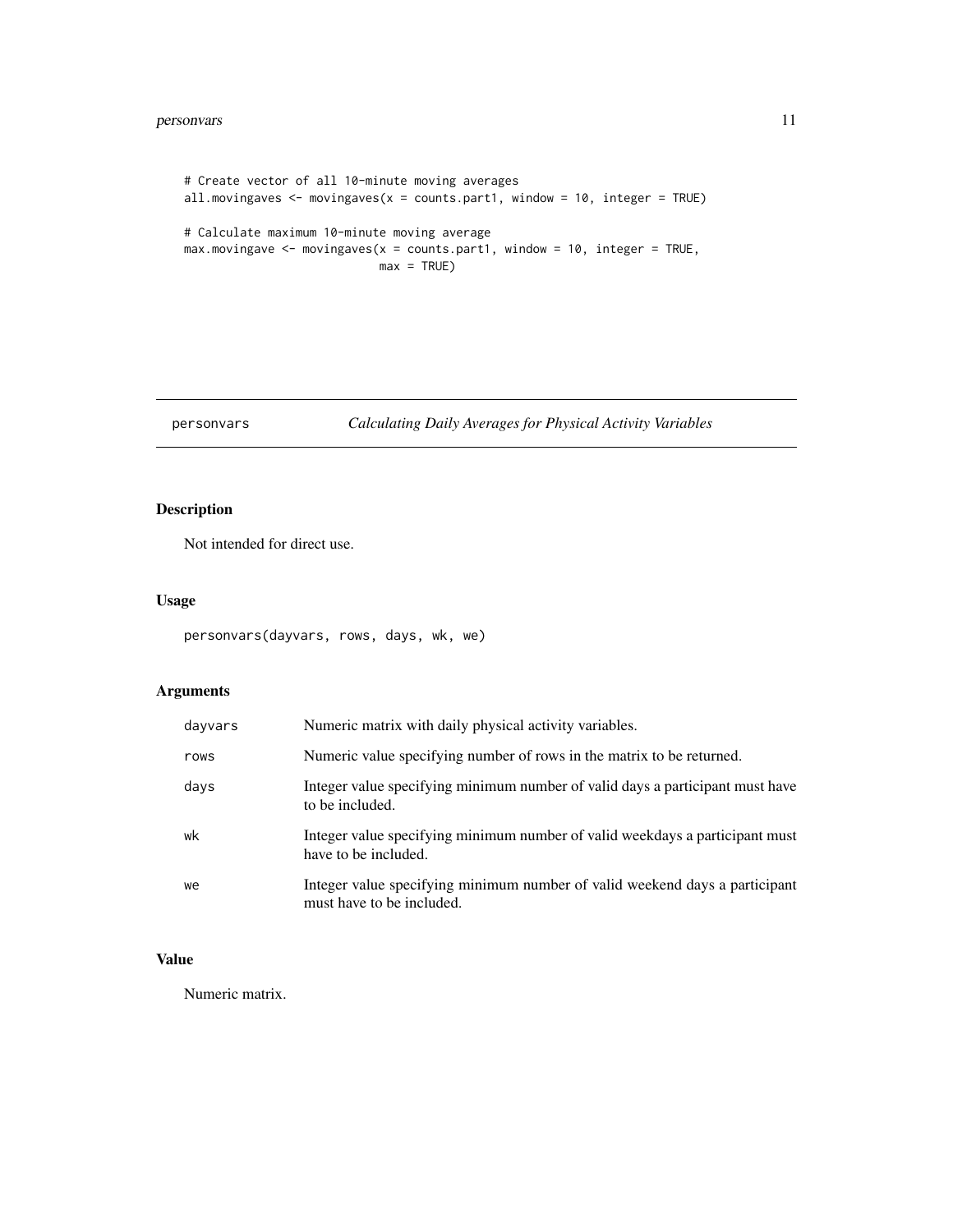#### Description

Calculates a variety of physical activity variables based on triaxial minute-to-minute accelerometer count values for individual participants. Assumes first 1440 minutes are day 1, next 1440 are day 2, and so on. If final day has less than 1440 minutes, it is excluded. A data dictionary for the variables created is available here: [https://github.com/vandomed/accelerometry/blob/](https://github.com/vandomed/accelerometry/blob/master/process_tri_dictionary.csv) [master/process\\_tri\\_dictionary.csv](https://github.com/vandomed/accelerometry/blob/master/process_tri_dictionary.csv).

# Usage

```
process_tri(counts, steps = NULL, nci_methods = FALSE, start_day = 1,
  start_data = NULL, id = NULL, brevity = 1, hourly_var = "cpm",
  hourly_wearmin = 0, hourly_normalize = FALSE, valid_days = 1,
  valid_wk_days = 0, valid_we_days = 0, int_axis = "vert",
  int_cuts = c(100, 760, 2020, 5999), cpm_nci = FALSE,
  days_distinct = FALSE, nonwear_axis = "vert", nonwear_window = 60,
  nonwear_tol = 0, nonwear_tol_upper = 99, nonwear_nci = FALSE,
  weartime_minimum = 600, weartime_maximum = 1440,
  active_bout_length = 10, active_bout_to = 0, mya_bout_to = 0, m, to1 lower = 0,
  vig_bout_tol_lower = 0, active_bout_nci = FALSE, sed_bout_tol = 0,
  sed_bout_tol_maximum = int_cuts[2] - 1, artifact_axis = "vert",
  artifact_thresh = 25000, artifact_action = 1, weekday_weekend = FALSE,
  return_{form} = "daily")
```
#### Arguments

| counts      | Integer matrix with three columns of count values, e.g. vertical-axis counts,<br>anteroposterior (AP)-axis counts, and mediolateral (ML)-axis counts.                                                                                                                                                                                                                                                                                                  |
|-------------|--------------------------------------------------------------------------------------------------------------------------------------------------------------------------------------------------------------------------------------------------------------------------------------------------------------------------------------------------------------------------------------------------------------------------------------------------------|
| steps       | Integer vector with steps.                                                                                                                                                                                                                                                                                                                                                                                                                             |
| nci_methods | Logical value for whether to set all arguments so as to replicate the data pro-<br>cessing methods used in the NCI's SAS programs. More specifically:<br>$valid\_days = 4$<br>$valid_wk_days = 0$<br>$valid\_we\_days = 0$<br>$int\_axis = "vert"$<br>$int_{\text{cuts}} = c(100, 760, 2020, 5999)$<br>$cpm_nci = TRUE$<br>$days\_distinct = TRUE$<br>$nonwear_axis = "vert"$<br>$nonwear_window = 60$<br>$nonwear\_tol = 2$<br>nonwear_tolupper = 100 |
|             |                                                                                                                                                                                                                                                                                                                                                                                                                                                        |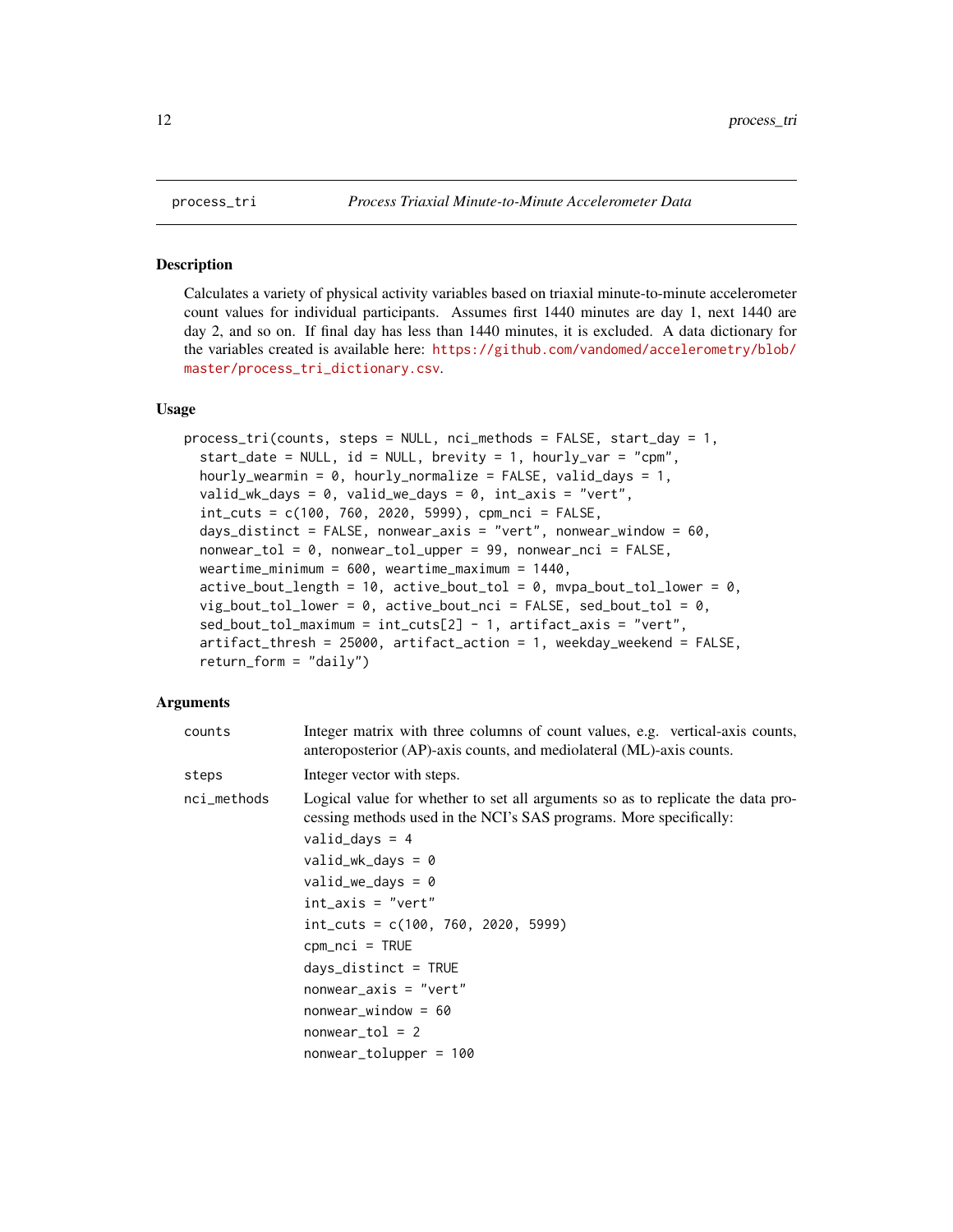|                  | $nonwear_nci = TRUE$                                                                                                                                                                                                                                                                                                                                                                        |
|------------------|---------------------------------------------------------------------------------------------------------------------------------------------------------------------------------------------------------------------------------------------------------------------------------------------------------------------------------------------------------------------------------------------|
|                  | weartime_minimum = $600$                                                                                                                                                                                                                                                                                                                                                                    |
|                  | weartime_maximum = $1440$                                                                                                                                                                                                                                                                                                                                                                   |
|                  | $active\_bout\_length = 10$                                                                                                                                                                                                                                                                                                                                                                 |
|                  | $active\_bout\_tol = 2$                                                                                                                                                                                                                                                                                                                                                                     |
|                  | $mypa\_bout\_tol\_lower = 0$                                                                                                                                                                                                                                                                                                                                                                |
|                  | $vig\_bout\_tol\_lower = 0$                                                                                                                                                                                                                                                                                                                                                                 |
|                  | $active\_bout\_nci = TRUE$                                                                                                                                                                                                                                                                                                                                                                  |
|                  | $sed\_bout\_tol = 0$                                                                                                                                                                                                                                                                                                                                                                        |
|                  | sed_bout_tol_maximum = 759                                                                                                                                                                                                                                                                                                                                                                  |
|                  | $artifact_thresh = 32767$                                                                                                                                                                                                                                                                                                                                                                   |
|                  | $artifact_action = 3$                                                                                                                                                                                                                                                                                                                                                                       |
|                  | If TRUE, you can still specify non-default values for brevity and weekday_weekend.                                                                                                                                                                                                                                                                                                          |
| start_day        | Integer value specifying day of week for first day of monitoring, with $1 =$ Sun-<br>day, , $7 =$ Satuday.                                                                                                                                                                                                                                                                                  |
| start_date       | Date for first day of monitoring, which function can use to figure out start_day.                                                                                                                                                                                                                                                                                                           |
| id               | Numeric value specifying ID number of participant.                                                                                                                                                                                                                                                                                                                                          |
| brevity          | Integer value controlling the number of physical activity variables generated.                                                                                                                                                                                                                                                                                                              |
|                  | Choices are 1 for basic indicators of physical activity volume, 2 for addditional<br>indicators of activity intensities, activity bouts, sedentary behavior, and peak<br>activity, and 3 for additional hourly count averages.                                                                                                                                                              |
| hourly_var       | Character string specifying what hourly activity variable to record, if brevity = $3$ .<br>Choices are "counts_vert", "counts_ap", "counts_ml", "counts_sum", "counts_vm",<br>"cpm_vert", "cpm_ap", "cpm_ml", "sed_min", "sed_bouted_10min", and "sed_breaks".                                                                                                                              |
|                  | hour ly_wearmin Integer value specifying minimum number of wear time minutes needed during<br>a given hour to record a value for the hourly activity variable.                                                                                                                                                                                                                              |
| hourly_normalize |                                                                                                                                                                                                                                                                                                                                                                                             |
|                  | Logical value for whether to normalize hourly activity by number of wear time<br>minutes.                                                                                                                                                                                                                                                                                                   |
| valid_days       | Integer value specifying minimum number of valid days to be considered valid<br>for analysis.                                                                                                                                                                                                                                                                                               |
| valid_wk_days    | Integer value specifying minimum number of valid weekdays to be considered<br>valid for analysis.                                                                                                                                                                                                                                                                                           |
| valid_we_days    | Integer value specifying minimum number of valid weekend days to be consid-<br>ered valid for analysis.                                                                                                                                                                                                                                                                                     |
| int_axis         | Character string specifying which axis should be used to classify intensities.<br>Choices are "vert", "ap", "ml", "sum" (for triaxial sum), and "vm (for triaxial<br>vector magnitude).                                                                                                                                                                                                     |
| int_cuts         | Numeric vector with four cutpoints from which five intensity ranges are derived.<br>For example, $int\_cuts = c(100, 760, 2020, 5999)$ creates: $0-99 =$ intensity<br>1; $100-759$ = intensity level 2; $760-2019$ = intensity 3; $2020-5998$ = intensity 4;<br>$\ge$ = 5999 = intensity 5. Intensities 1-5 are typically viewed as sedentary, light,<br>lifestyle, moderate, and vigorous. |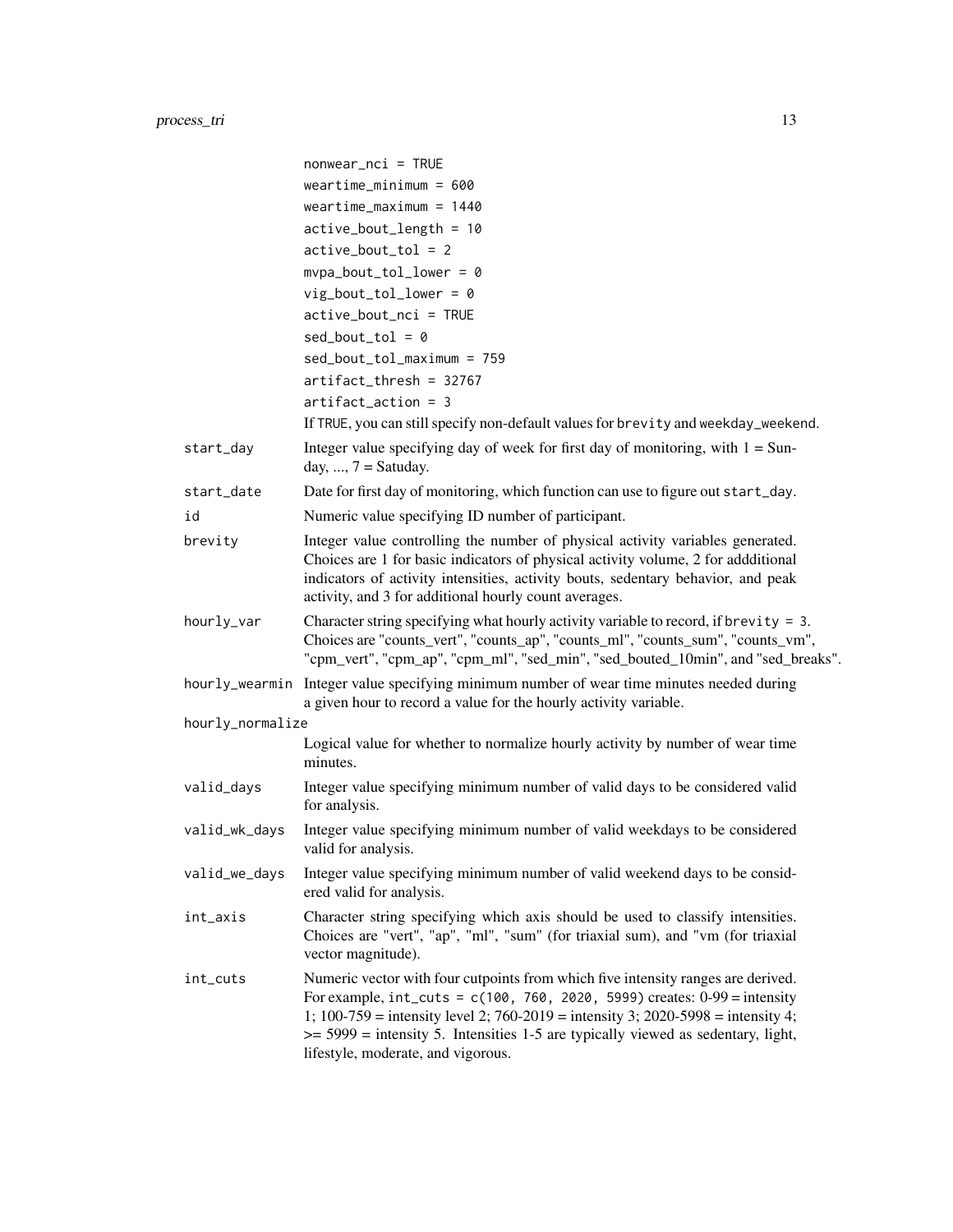| cpm_nci              | Logical value for whether to calculate average counts per minute by dividing<br>average daily counts by average daily wear time, as opposed to taking the aver-<br>age of each day's counts per minute value. Strongly recommend leave as FALSE<br>unless you wish to replicate the NCI's SAS programs.                                                                                 |  |
|----------------------|-----------------------------------------------------------------------------------------------------------------------------------------------------------------------------------------------------------------------------------------------------------------------------------------------------------------------------------------------------------------------------------------|--|
| days_distinct        | Logical value for whether to treat each day of data as distinct, as opposed to<br>analyzing the entire monitoring period as one continuous segment.                                                                                                                                                                                                                                     |  |
| nonwear_axis         | Character string specifying which axis should be used to classify non-wear time.<br>Choices are "vert", "ap", "ml", "sum" (for triaxial sum), and "vm" (for triaxial<br>vector magnitude).                                                                                                                                                                                              |  |
| nonwear_window       | Integer value specifying minimum length of a non-wear period.                                                                                                                                                                                                                                                                                                                           |  |
| nonwear_tol          | Integer value specifying tolerance for non-wear algorithm, i.e. number of min-<br>utes with non-zero counts allowed during a non-wear interval.                                                                                                                                                                                                                                         |  |
| nonwear_tol_upper    |                                                                                                                                                                                                                                                                                                                                                                                         |  |
|                      | Integer value specifying maximum count value for a minute with non-zero counts<br>during a non-wear interval.                                                                                                                                                                                                                                                                           |  |
| nonwear_nci          | Logical value for whether to use non-wear algorithm from NCI's SAS programs.                                                                                                                                                                                                                                                                                                            |  |
| weartime_minimum     |                                                                                                                                                                                                                                                                                                                                                                                         |  |
|                      | Integer value specifying minimum number of wear time minutes for a day to be<br>considered valid.                                                                                                                                                                                                                                                                                       |  |
| weartime_maximum     |                                                                                                                                                                                                                                                                                                                                                                                         |  |
|                      | Integer value specifying maximum number of wear time minutes for a day to be<br>considered valid. The default is 1440, but you may want to use a lower value<br>(e.g. 1200) if participants were instructed to remove devices for sleeping, but<br>often did not.                                                                                                                       |  |
| active_bout_length   |                                                                                                                                                                                                                                                                                                                                                                                         |  |
| active_bout_tol      | Integer value specifying minimum length of an active bout.                                                                                                                                                                                                                                                                                                                              |  |
|                      | Integer value specifying number of minutes with counts outside the required<br>range to allow during an active bout. If non-zero and active_bout_nci = FALSE,<br>specifying non-zero values for mvpa_bout_tol_lower and vig_bout_tol_lower<br>is highly recommended. Otherwise minutes immediately before and after an ac-<br>tive bout will tend to be classified as part of the bout. |  |
| mvpa_bout_tol_lower  |                                                                                                                                                                                                                                                                                                                                                                                         |  |
|                      | Integer value specifying lower cut-off for count values outside of required inten-<br>sity range for an MVPA bout.                                                                                                                                                                                                                                                                      |  |
| vig_bout_tol_lower   |                                                                                                                                                                                                                                                                                                                                                                                         |  |
|                      | Integer value specifying lower cut-off for count values outside of required inten-<br>sity range for a vigorous bout.                                                                                                                                                                                                                                                                   |  |
| active_bout_nci      |                                                                                                                                                                                                                                                                                                                                                                                         |  |
|                      | Logical value for whether to use algorithm from the NCI's SAS programs for<br>classifying active bouts.                                                                                                                                                                                                                                                                                 |  |
| sed_bout_tol         | Integer value specifying number of minutes with counts outside sedentary range<br>to allow during a sedentary bout.                                                                                                                                                                                                                                                                     |  |
| sed_bout_tol_maximum |                                                                                                                                                                                                                                                                                                                                                                                         |  |
|                      | Integer value specifying upper cut-off for count values outside sedentary range<br>during a sedentary bout.                                                                                                                                                                                                                                                                             |  |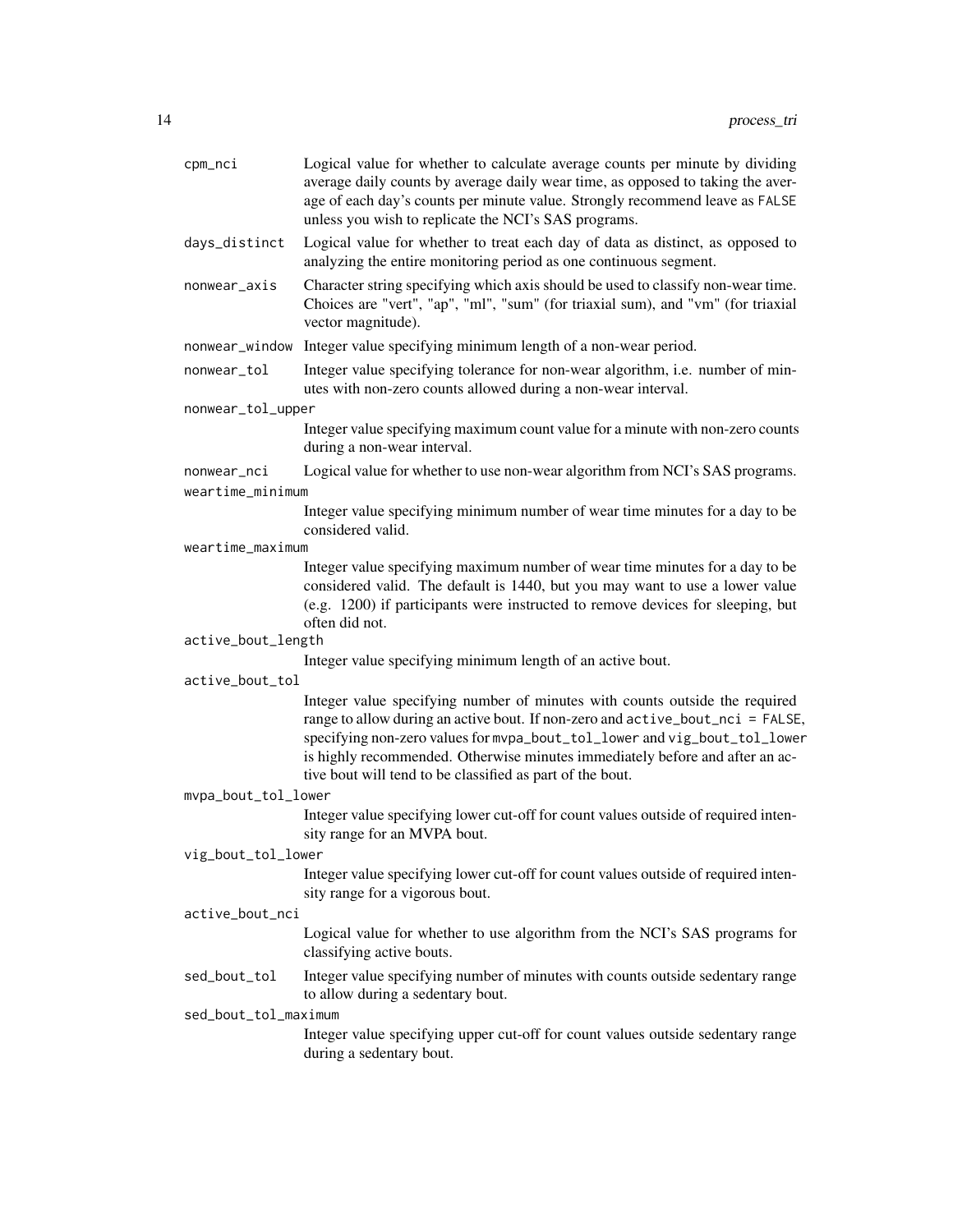#### process\_tri 15

artifact\_axis Character string specifying which axis should be used to identify artifacts (impossibly high count values). Choices are "vert", "ap", "ml", "sum" (for triaxial sum), and "vm" (for triaxial vector magnitude).

#### artifact\_thresh

Integer value specifying the smallest count value that should be considered an artifact.

artifact\_action

Integer value controlling method of correcting artifacts. Choices are 1 to exclude days with one or more artifacts, 2 to lump artifacts into non-wear time, 3 to replace artifacts with the average of neighboring count values, and 4 to take no action.

weekday\_weekend

Logical value for whether to calculate averages for weekdays and weekend days separately (in addition to all valid days).

return\_form Character string controlling how variables are returned. Choices are "daily" for per-day summaries, "averages" for averages across all valid days, and "both" for a list containing both.

#### Value

Numeric matrix or list of two numeric matrices, depending on return\_form.

### References

National Cancer Institute. Risk factor monitoring and methods: SAS programs for analyzing NHANES 2003-2004 accelerometer data. Available at: [http://riskfactor.cancer.gov/tools/](http://riskfactor.cancer.gov/tools/nhanes_pam) [nhanes\\_pam](http://riskfactor.cancer.gov/tools/nhanes_pam). Accessed Aug. 19, 2018.

```
# Note that the 'tridata' dataset contains 7 days of fake triaxial
# accelerometer data
# Process data using default parameters and request per-day variables
accel.days <- process_tri(
 counts = tridata,
 return_form = "daily"
)
# Repeat, but request averages across all valid days
accel.averages <- process_tri(
 counts = tridata,
 return_form = "averages"
\lambda# Create per-day summary again, but with many more variables
accel.days2 <- process_tri(
 counts = tridata,
 brevity = 2,
 return_form = "daily"
```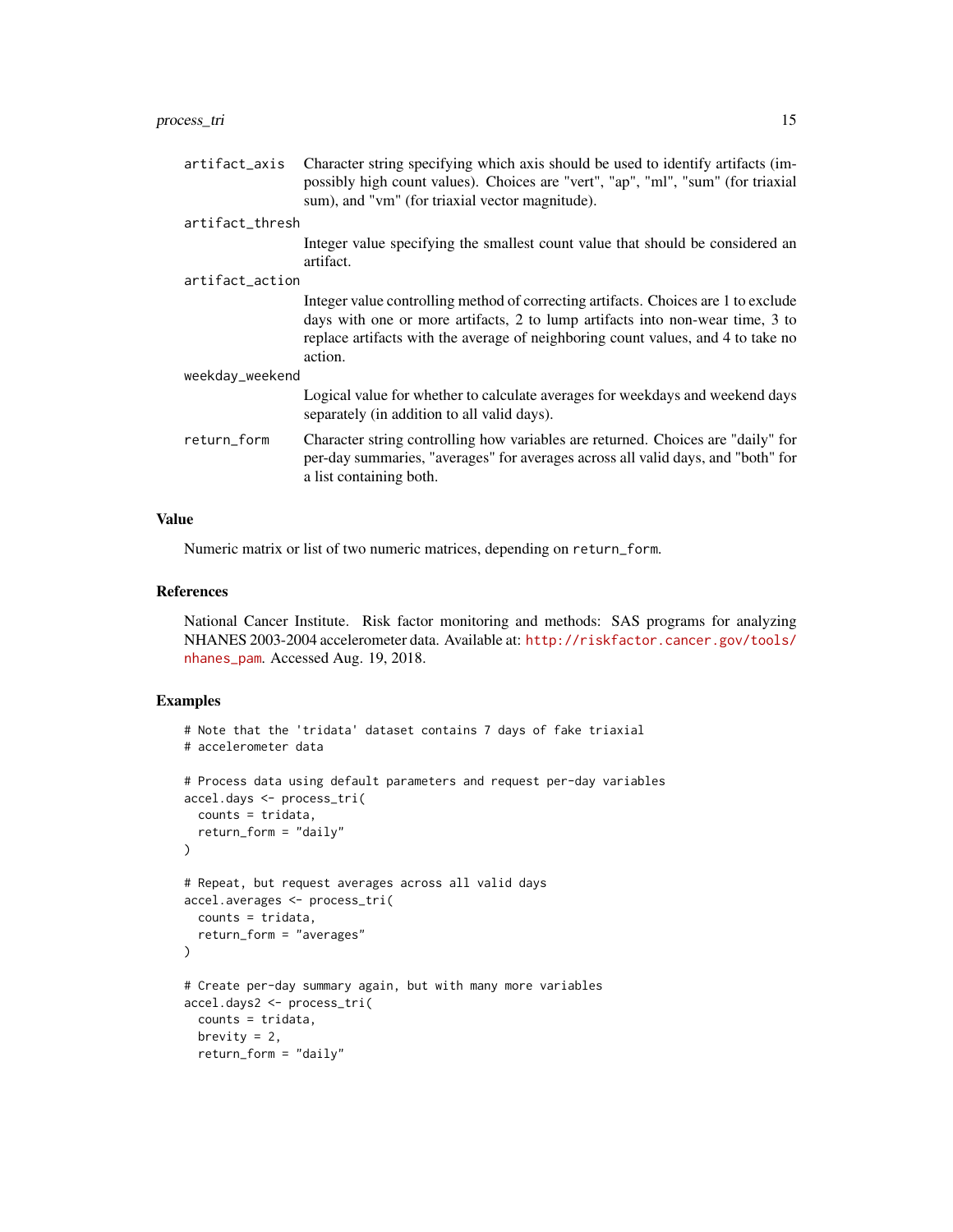```
)
names(accel.days2)
```
#### process\_uni *Process Uniaxial Minute-to-Minute Accelerometer Data*

### Description

Calculates a variety of physical activity variables based on uniaxial minute-to-minute accelerometer count values for individual participants. Assumes first 1440 minutes are day 1, next 1440 are day 2, and so on. If final day has less than 1440 minutes, it is excluded. A data dictionary for the variables created is available here: [https://github.com/vandomed/accelerometry/blob/](https://github.com/vandomed/accelerometry/blob/master/process_uni_dictionary.csv) [master/process\\_uni\\_dictionary.csv](https://github.com/vandomed/accelerometry/blob/master/process_uni_dictionary.csv).

#### Usage

```
process_uni(counts, steps = NULL, nci_methods = FALSE, start_day = 1,
  start_date = NULL, id = NULL, brevity = 1, hourly_var = "cpm",
  hourly_wearmin = 0, hourly_normalize = FALSE, valid_days = 1,
  valid_wk_days = 0, valid_we_days = 0, int_cuts = c(100, 760, 2020,5999), cpm_nci = FALSE, days_distinct = FALSE, nonwear_window = 60,
  nonwear_tol = 0, nonwear_tol_upper = 99, nonwear_nci = FALSE,
  weartime_minimum = 600, weartime_maximum = 1440,
  active_bout_length = 10, active_bout_to = 0, mya_bout_to = 0, active_bout_tol = 0, are not all 0, active
  vig_bout_tol_lower = 0, active_bout_nci = FALSE, sed_bout_tol = 0,
  sed_bout_tol_maximum = int_cuts[2] - 1, artifact_thresh = 25000,
  artifact_action = 1, weekday_weekend = FALSE, return_form = "averages")
```
#### Arguments

| counts      | Integer vector with accelerometer count values.                                                                                                       |
|-------------|-------------------------------------------------------------------------------------------------------------------------------------------------------|
| steps       | Integer vector with steps.                                                                                                                            |
| nci_methods | Logical value for whether to set all arguments so as to replicate the data pro-<br>cessing methods used in the NCI's SAS programs. More specifically: |
|             | valid_days = $4$                                                                                                                                      |
|             | $valid_wk_days = 0$                                                                                                                                   |
|             | $valid\_we\_days = 0$                                                                                                                                 |
|             | $int\_cuts = c(100, 760, 2020, 5999)$                                                                                                                 |
|             | $cpm_nci = TRUE$                                                                                                                                      |
|             | $days\_distinct = TRUE$                                                                                                                               |
|             | $nonwear_window = 60$                                                                                                                                 |
|             | $nonwear\_tol = 2$                                                                                                                                    |
|             | $nonwear\_tolupper = 100$                                                                                                                             |

<span id="page-15-0"></span>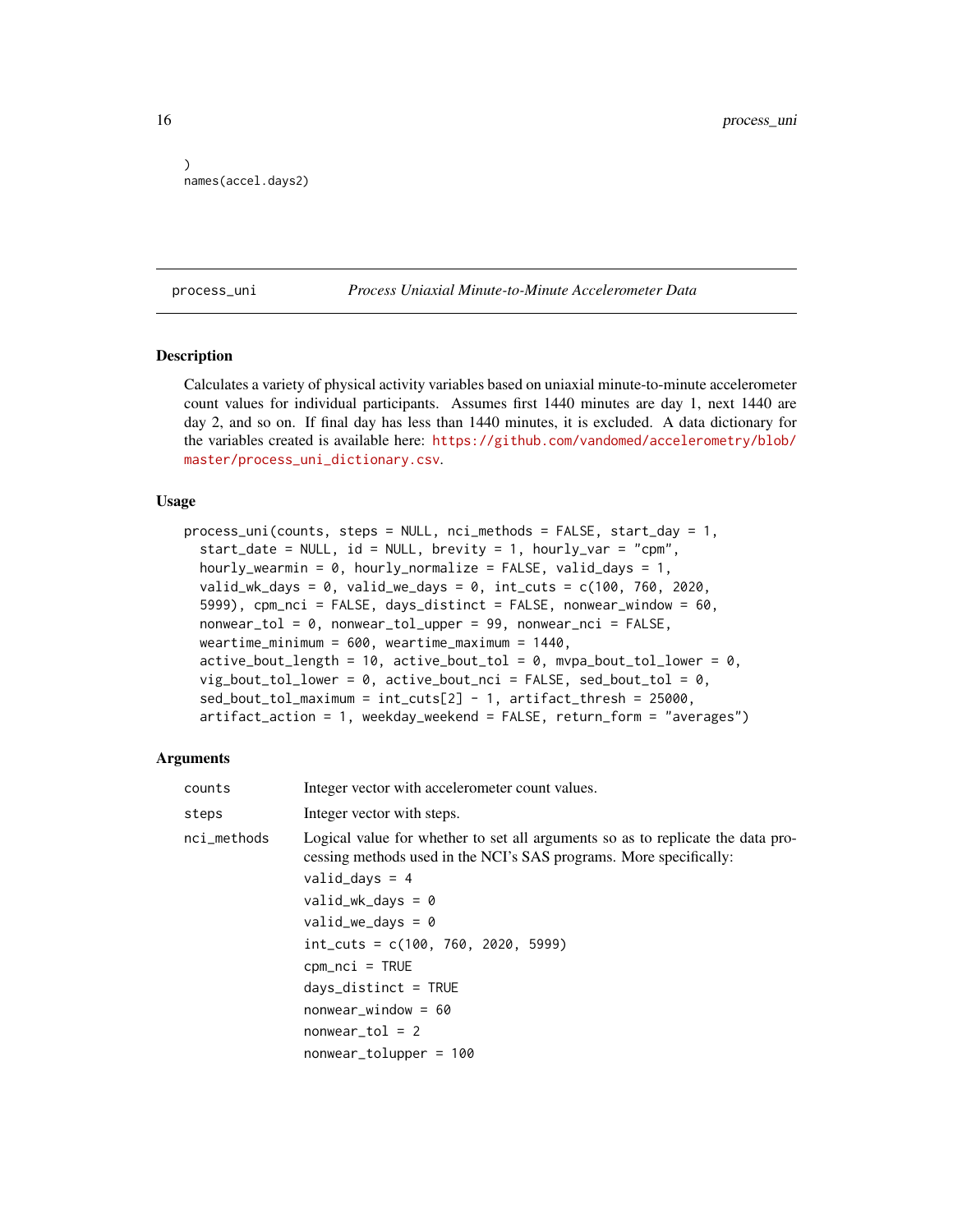|                  | $nonwear_nci = TRUE$                                                                                                                                                                                                                                                                                                                                                                  |
|------------------|---------------------------------------------------------------------------------------------------------------------------------------------------------------------------------------------------------------------------------------------------------------------------------------------------------------------------------------------------------------------------------------|
|                  | weartime minimum = $600$                                                                                                                                                                                                                                                                                                                                                              |
|                  | weartime_maximum = $1440$                                                                                                                                                                                                                                                                                                                                                             |
|                  | $active\_bout\_length = 10$                                                                                                                                                                                                                                                                                                                                                           |
|                  | $active\_bout\_tol = 2$                                                                                                                                                                                                                                                                                                                                                               |
|                  | $mypa\_bout\_tol\_lower = 0$                                                                                                                                                                                                                                                                                                                                                          |
|                  | $vig\_bout\_tol\_lower = 0$                                                                                                                                                                                                                                                                                                                                                           |
|                  | $active\_bout\_nci = TRUE$                                                                                                                                                                                                                                                                                                                                                            |
|                  | $sed\_bout\_tol = 0$                                                                                                                                                                                                                                                                                                                                                                  |
|                  | sed_bout_tol_maximum = 759                                                                                                                                                                                                                                                                                                                                                            |
|                  | $artifact_thresh = 32767$                                                                                                                                                                                                                                                                                                                                                             |
|                  | $artifact_action = 3$                                                                                                                                                                                                                                                                                                                                                                 |
|                  | If TRUE, you can still specify non-default values for brevity and weekday_weekend.                                                                                                                                                                                                                                                                                                    |
| start_day        | Integer value specifying day of week for first day of monitoring, with $1 =$ Sun-<br>day, , $7 =$ Satuday.                                                                                                                                                                                                                                                                            |
| start_date       | Date for first day of monitoring, which function can use to figure out start_day.                                                                                                                                                                                                                                                                                                     |
| id               | Numeric value specifying ID number of participant.                                                                                                                                                                                                                                                                                                                                    |
| brevity          | Integer value controlling the number of physical activity variables generated.                                                                                                                                                                                                                                                                                                        |
|                  | Choices are 1 for basic indicators of physical activity volume, 2 for addditional<br>indicators of activity intensities, activity bouts, sedentary behavior, and peak<br>activity, and 3 for additional hourly count averages.                                                                                                                                                        |
| hourly_var       | Character string specifying what hourly activity variable to record, if brevity = $3$ .<br>Choices are "counts", "cpm", "sed_min", "sed_bouted_10min", and "sed_breaks".                                                                                                                                                                                                              |
|                  | hourly_wearmin Integer value specifying minimum number of wear time minutes needed during<br>a given hour to record a value for the hourly activity variable.                                                                                                                                                                                                                         |
| hourly_normalize |                                                                                                                                                                                                                                                                                                                                                                                       |
|                  | Logical value for whether to normalize hourly activity by number of wear time<br>minutes.                                                                                                                                                                                                                                                                                             |
| valid_days       | Integer value specifying minimum number of valid days to be considered valid<br>for analysis.                                                                                                                                                                                                                                                                                         |
| valid_wk_days    | Integer value specifying minimum number of valid weekdays to be considered<br>valid for analysis.                                                                                                                                                                                                                                                                                     |
| valid_we_days    | Integer value specifying minimum number of valid weekend days to be consid-<br>ered valid for analysis.                                                                                                                                                                                                                                                                               |
| int_cuts         | Numeric vector with four cutpoints from which five intensity ranges are derived.<br>For example, $int\_cuts = c(100, 760, 2020, 5999)$ creates: $0-99 =$ intensity<br>1; 100-759 = intensity level 2; 760-2019 = intensity 3; 2020-5998 = intensity 4;<br>$\ge$ = 5999 = intensity 5. Intensities 1-5 are typically viewed as sedentary, light,<br>lifestyle, moderate, and vigorous. |
| cpm_nci          | Logical value for whether to calculate average counts per minute by dividing<br>average daily counts by average daily wear time, as opposed to taking the aver-<br>age of each day's counts per minute value. Strongly recommend leave as FALSE<br>unless you wish to replicate the NCI's SAS programs.                                                                               |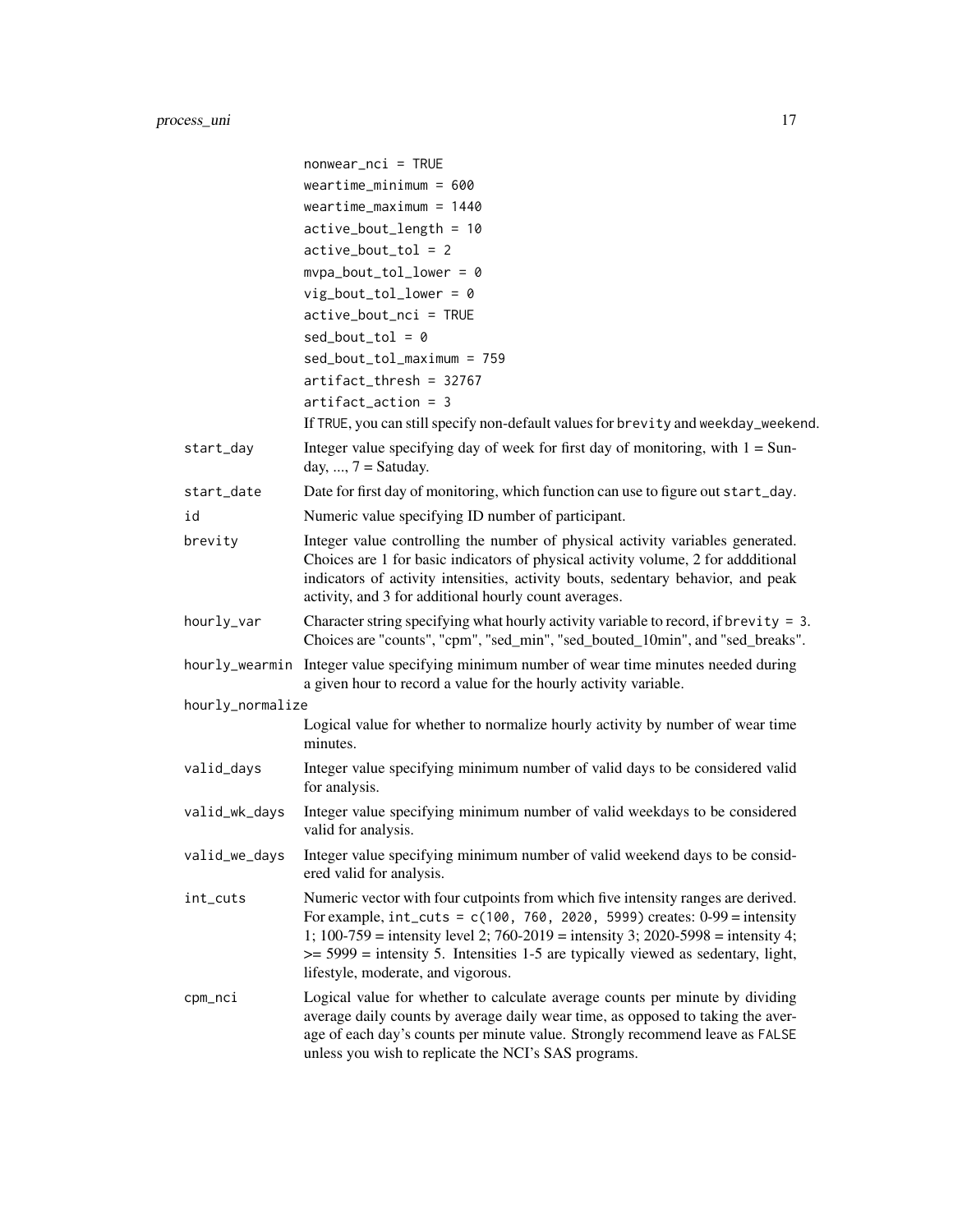| days_distinct        | Logical value for whether to treat each day of data as distinct, as opposed to<br>analyzing the entire monitoring period as one continuous segment.                                                                                                                                                                                                                                     |
|----------------------|-----------------------------------------------------------------------------------------------------------------------------------------------------------------------------------------------------------------------------------------------------------------------------------------------------------------------------------------------------------------------------------------|
| nonwear_window       | Integer value specifying minimum length of a non-wear period.                                                                                                                                                                                                                                                                                                                           |
| nonwear_tol          | Integer value specifying tolerance for non-wear algorithm, i.e. number of min-<br>utes with non-zero counts allowed during a non-wear interval.                                                                                                                                                                                                                                         |
| nonwear_tol_upper    |                                                                                                                                                                                                                                                                                                                                                                                         |
|                      | Integer value specifying maximum count value for a minute with non-zero counts<br>during a non-wear interval.                                                                                                                                                                                                                                                                           |
| nonwear_nci          | Logical value for whether to use non-wear algorithm from NCI's SAS programs.                                                                                                                                                                                                                                                                                                            |
| weartime_minimum     |                                                                                                                                                                                                                                                                                                                                                                                         |
|                      | Integer value specifying minimum number of wear time minutes for a day to be<br>considered valid.                                                                                                                                                                                                                                                                                       |
| weartime_maximum     |                                                                                                                                                                                                                                                                                                                                                                                         |
|                      | Integer value specifying maximum number of wear time minutes for a day to be<br>considered valid. The default is 1440, but you may want to use a lower value<br>(e.g. 1200) if participants were instructed to remove devices for sleeping, but<br>often did not.                                                                                                                       |
| active_bout_length   |                                                                                                                                                                                                                                                                                                                                                                                         |
|                      | Integer value specifying minimum length of an active bout.                                                                                                                                                                                                                                                                                                                              |
| active_bout_tol      |                                                                                                                                                                                                                                                                                                                                                                                         |
|                      | Integer value specifying number of minutes with counts outside the required<br>range to allow during an active bout. If non-zero and active_bout_nci = FALSE,<br>specifying non-zero values for mvpa_bout_tol_lower and vig_bout_tol_lower<br>is highly recommended. Otherwise minutes immediately before and after an ac-<br>tive bout will tend to be classified as part of the bout. |
| mvpa_bout_tol_lower  |                                                                                                                                                                                                                                                                                                                                                                                         |
|                      | Integer value specifying lower cut-off for count values outside of required inten-<br>sity range for an MVPA bout.                                                                                                                                                                                                                                                                      |
| vig_bout_tol_lower   |                                                                                                                                                                                                                                                                                                                                                                                         |
|                      | Integer value specifying lower cut-off for count values outside of required inten-<br>sity range for a vigorous bout.                                                                                                                                                                                                                                                                   |
| active_bout_nci      |                                                                                                                                                                                                                                                                                                                                                                                         |
|                      | Logical value for whether to use algorithm from the NCI's SAS programs for<br>classifying active bouts.                                                                                                                                                                                                                                                                                 |
| sed_bout_tol         | Integer value specifying number of minutes with counts outside sedentary range<br>to allow during a sedentary bout.                                                                                                                                                                                                                                                                     |
| sed_bout_tol_maximum |                                                                                                                                                                                                                                                                                                                                                                                         |
|                      | Integer value specifying upper cut-off for count values outside sedentary range<br>during a sedentary bout.                                                                                                                                                                                                                                                                             |
| artifact_thresh      |                                                                                                                                                                                                                                                                                                                                                                                         |
|                      | Integer value specifying the smallest count value that should be considered an<br>artifact.                                                                                                                                                                                                                                                                                             |
| artifact_action      |                                                                                                                                                                                                                                                                                                                                                                                         |
|                      | Integer value controlling method of correcting artifacts. Choices are 1 to exclude<br>days with one or more artifacts, 2 to lump artifacts into non-wear time, 3 to<br>replace artifacts with the average of neighboring count values, and 4 to take no<br>action.                                                                                                                      |
|                      |                                                                                                                                                                                                                                                                                                                                                                                         |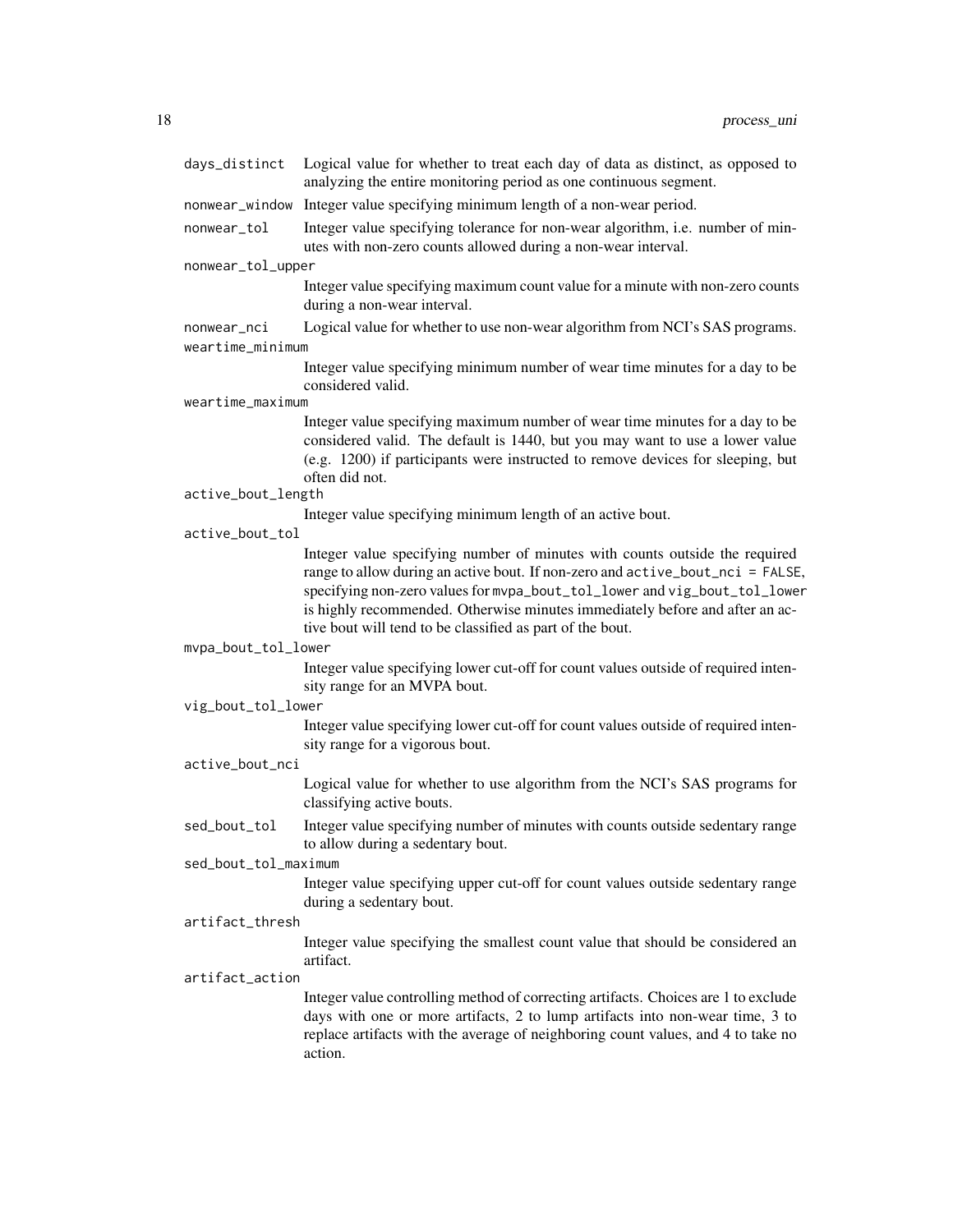| weekday_weekend |                                                                                                                                                                                                 |
|-----------------|-------------------------------------------------------------------------------------------------------------------------------------------------------------------------------------------------|
|                 | Logical value for whether to calculate averages for weekdays and weekend days<br>separately (in addition to all valid days).                                                                    |
| return_form     | Character string controlling how variables are returned. Choices are "daily" for<br>per-day summaries, "averages" for averages across all valid days, and "both" for<br>a list containing both. |

# Value

Numeric matrix or list of two numeric matrices, depending on return\_form.

# References

National Cancer Institute. Risk factor monitoring and methods: SAS programs for analyzing NHANES 2003-2004 accelerometer data. Available at: [http://riskfactor.cancer.gov/tools/](http://riskfactor.cancer.gov/tools/nhanes_pam) [nhanes\\_pam](http://riskfactor.cancer.gov/tools/nhanes_pam). Accessed Aug. 19, 2018.

```
# Note that the 'unidata' dataset contains accelerometer data for first 5
# subjects in NHANES 2003-2004
# Get data from ID number 21005
id.part1 <- unidata[unidata[, "seqn"] == 21005, "seqn"]
counts.part1 <- unidata[unidata[, "seqn"] == 21005, "paxinten"]
# Process data from ID 21005 and request per-day variables
accel.days <- process_uni(
 counts = counts.part1,
  id = id.pathreturn_form = "daily"
\lambda# Repeat, but request averages across all valid days
accel.averages <- process_uni(
  counts = counts.part1,
  id = id.pathreturn_form = "averages"
)
# Process data according to methods used in NCI's SAS programs
accel.nci1 <- process_uni(
  counts = counts.part1,
  id = id.part1,brevity = 2,
  valid_days = 4,
  cpm_nci = TRUE,
  days_distinct = TRUE,
  nonwear\_tol = 2,
  nonwear_tol_upper = 100,
  nonwear_nci = TRUE,
  weartime_maximum = 1440,
```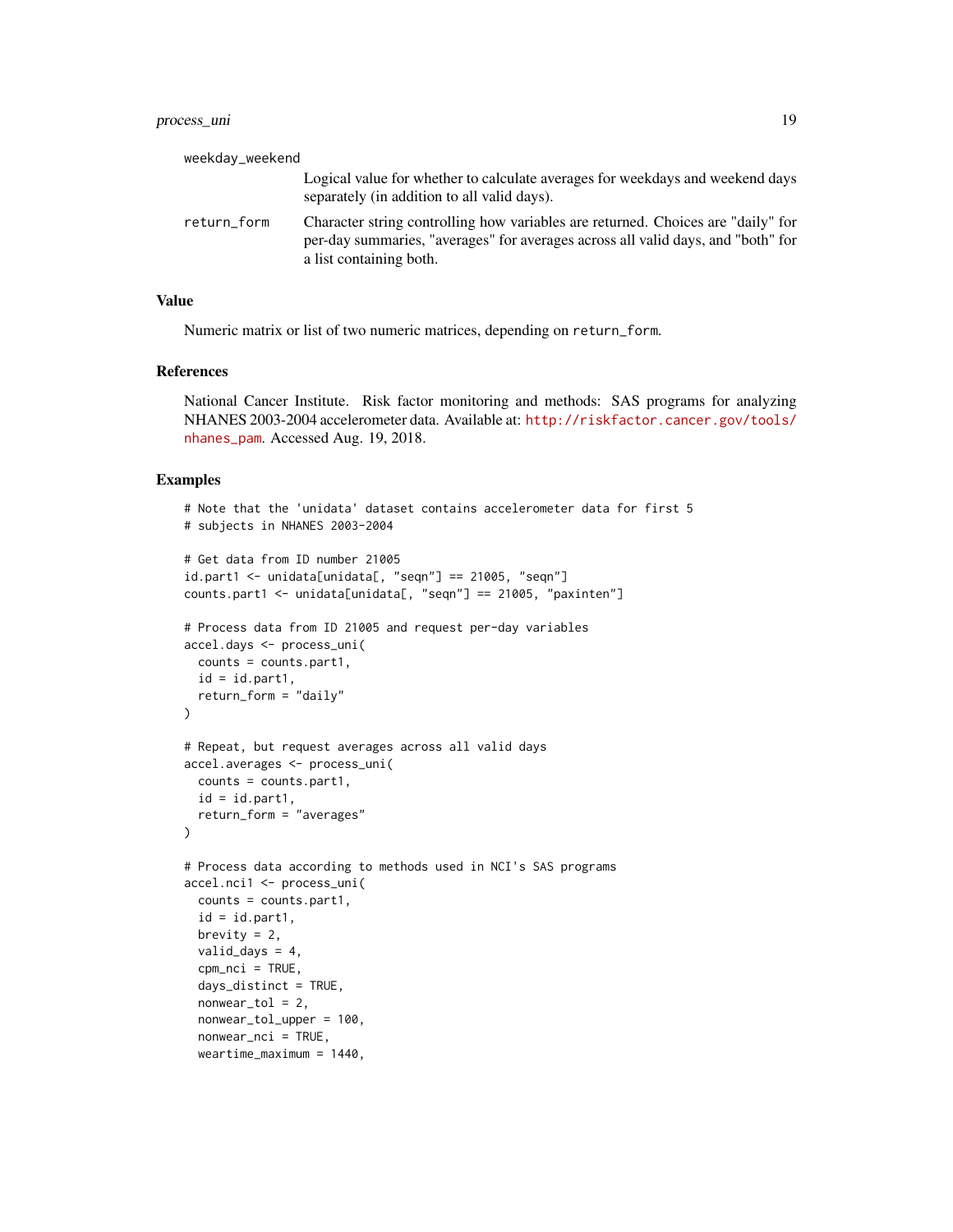```
active_bout_tol = 2,
  active_bout_nci = TRUE,
  artifact_thresh = 32767,
  artifact_action = 3,
  return_form = "averages"
)
# Repeat, but use nci_methods input for convenience
accel.nci2 <- process_uni(
  counts = counts.part1,
  id = id.pathnci_methods = TRUE,
  brevity = 2,
  return_form = "averages"
\mathcal{L}# Results are identical
all.equal(accel.nci1, accel.nci2)
```
# <span id="page-19-1"></span>rle2 *Run Length Encoding (Alternate Implementation)*

# Description

Summarizes vector containing runs of repeated values. Very similar to [rle](#page-0-0), but sometimes much faster, and with an option to return the start/end indices for each run.

# Usage

rle2(x, class = NULL, indices = FALSE)

# Arguments

| X       | Vector (see class).                                                                                                       |
|---------|---------------------------------------------------------------------------------------------------------------------------|
| class   | Character string specifying class of x. If unspecified, function figures it out (at<br>cost of slightly slower run time). |
| indices | Logical value for whether to record start/stop positions in addition to values and<br>lengths for each run.               |

# Value

Integer or numeric matrix.

<span id="page-19-0"></span>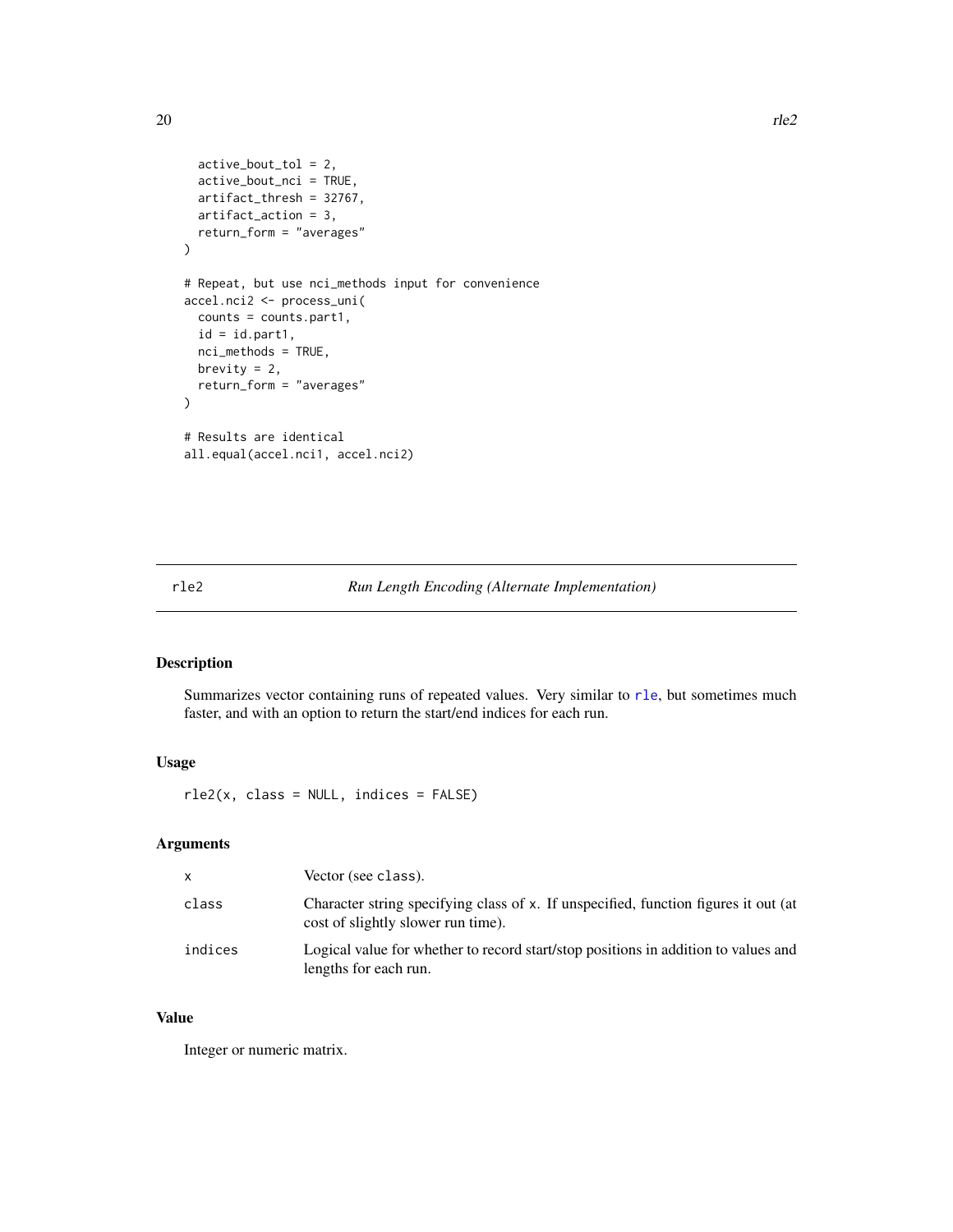#### <span id="page-20-0"></span>sedbreaks 21

# Examples

```
# Create dummie vector x
x \leq -c(0, 0, 0, -1, -1, 10, 10, 4, 6, 6)# Summarize x using rle2
x.summarized \leq rle2(x)
# Repeat, but also record start/stop indices for each run
x.summarized \leq rle2(x = x, indices = TRUE)
```

|--|--|

# Description

Identifies sedentary breaks in accelerometer count data.

#### Usage

```
sedbreaks(counts, weartime = NULL, thresh = 100, flags = FALSE)
```
# Arguments

| counts   | Integer vector with accelerometer count values.                                                                                                    |
|----------|----------------------------------------------------------------------------------------------------------------------------------------------------|
| weartime | Integer vector with 1's for wear time minutes and 0's for non-wear time minutes.                                                                   |
| thresh   | Integer value specifying minimum count value to consider a break from seden-<br>tary time.                                                         |
| flags    | Logical value for whether to return a vector of 1's and 0's flagging the sedentary<br>breaks (as opposed to the total number of sedentary breaks). |

# Value

Integer value or vector depending on flags.

```
# Load accelerometer data for first 5 participants in NHANES 2003-2004
data(unidata)
```

```
# Get data from ID number 21005
id.part1 <- unidata[unidata[, "seqn"] == 21005, "seqn"]
counts.part1 <- unidata[unidata[, "seqn"] == 21005, "paxinten"]
```

```
# Identify periods of valid wear time
wear.part1 <- weartime(counts = counts.part1)
```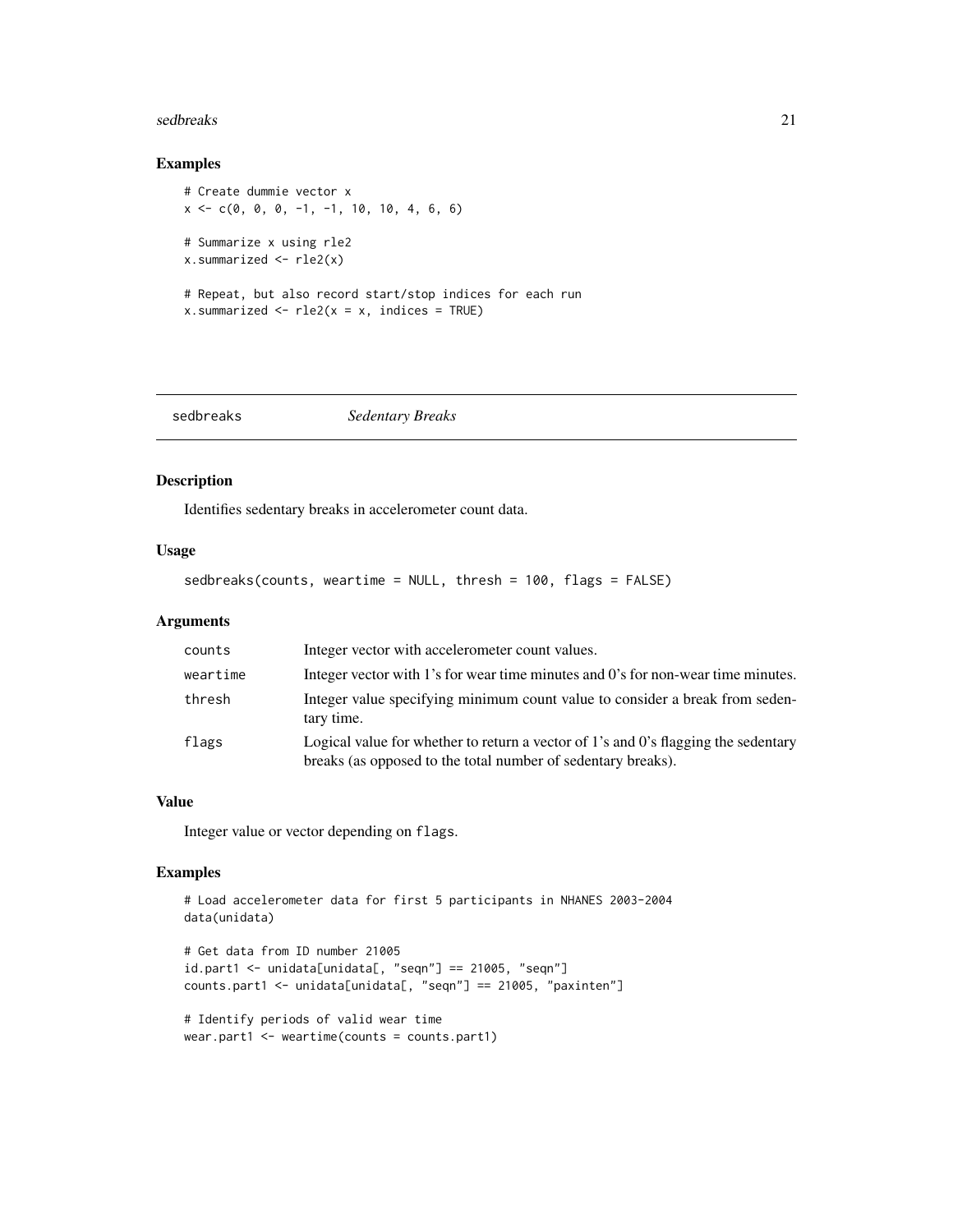<span id="page-21-0"></span>22 weartime

```
# Count number of sedentary breaks (over full week)
n.sedbreaks <- sedbreaks(counts = counts.part1, weartime = wear.part1)
# Flag sedentary breaks
sedbreaks.flagged <- sedbreaks(counts = counts.part1, weartime = wear.part1,
                               flags = TRUE)
```
tridata *Triaxial Sample Data*

# Description

Toy dataset with triaxial minute-to-minute counts generated from a trivariate normal distribution. Does not closely resemble real accelerometer data.

unidata *Uniaxial Sample Data*

# Description

Accelerometer data for the first 5 participants in the National Health and Nutrition Examination Survey (NHANES) 2003-2004 dataset.

# Source

[https://wwwn.cdc.gov/nchs/nhanes/search/datapage.aspx?Component=Examination&Cycl](https://wwwn.cdc.gov/nchs/nhanes/search/datapage.aspx?Component=Examination&CycleBeginYear=2003)eBeginYear= [2003](https://wwwn.cdc.gov/nchs/nhanes/search/datapage.aspx?Component=Examination&CycleBeginYear=2003)

weartime *Wear Time Classification*

#### Description

Classifies wear time vs. non-wear time based on a vector of accelerometer count values.

#### Usage

```
weartime(counts, window = 60L, tol = 0L, tol_upper = 99L, nci = FALSE,
 days_distinct = FALSE, units_day = 1440L)
```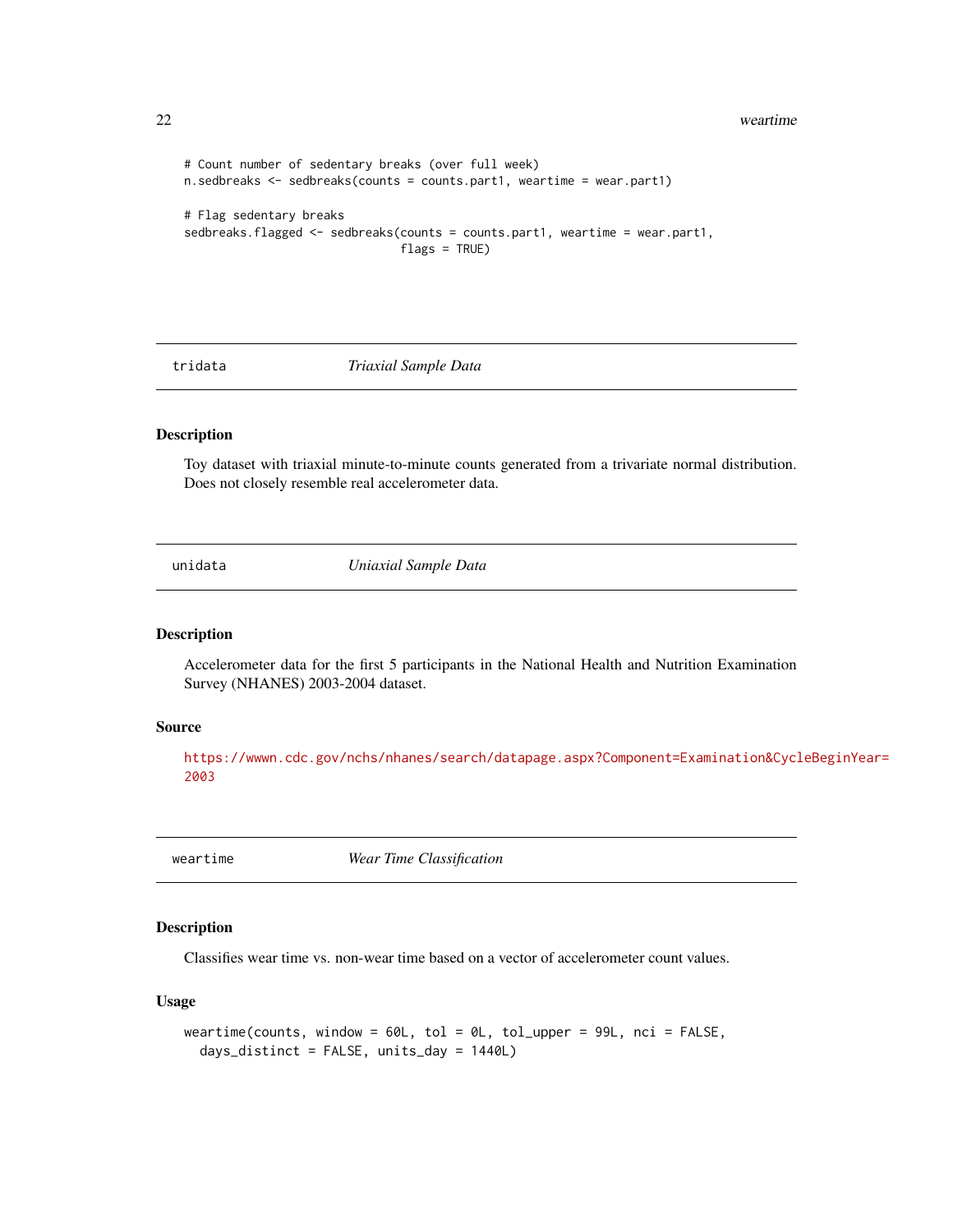#### weartime 23

#### **Arguments**

| counts        | Integer vector with accelerometer count values.                                                                                                                                                                                                                       |
|---------------|-----------------------------------------------------------------------------------------------------------------------------------------------------------------------------------------------------------------------------------------------------------------------|
| window        | Integer value specifying minimum length of a non-wear period.                                                                                                                                                                                                         |
| tol           | Integer value specifying tolerance for non-wear algorithm, i.e. number of sec-<br>onds/minutes with non-zero counts allowed during a non-wear interval.                                                                                                               |
| tol_upper     | Integer value specifying maximum count value for a second/minute with non-<br>zero counts during a non-wear interval.                                                                                                                                                 |
| nci           | Logical value for whether to use algorithm from NCI's SAS programs. See<br>Details.                                                                                                                                                                                   |
| days_distinct | Logical value for whether to treat each day of data as distinct, as opposed to<br>analyzing the entire monitoring period as one continuous segment. For minute-<br>to-minute counts, strongly recommend setting to FALSE to correctly classify time<br>near midnight. |
| units_day     | Integer value specifying how many data point are in a day. Typically either 1440<br>or 86400 depending on whether count values are minute-to-minute or second-<br>to-second.                                                                                          |

#### Details

If nci = FALSE, the algorithm uses a moving window to go through every possible interval of length window in counts. Any interval in which no more than tol counts are non-zero, and those are still < tol.upper, is classified as non-wear time.

If nci = TRUE, non-wear time is classified according to the algorithm used in the NCI's SAS programs. Briefly, this algorithm defines a non-wear period as an interval of length window that starts with a count value of 0, does not contain any periods with  $(tol + 1)$  consecutive non-zero count values, and does not contain any counts > tol.upper. If these criteria are met, the non-wear period continues until there are  $(tol + 1)$  consecutive non-zero count values or a single count value > tol.upper.

# Value

Integer vector with 1's for valid wear time and 0's for non-wear time.

#### References

National Cancer Institute. Risk factor monitoring and methods: SAS programs for analyzing NHANES 2003-2004 accelerometer data. Available at: [http://riskfactor.cancer.gov/tools/](http://riskfactor.cancer.gov/tools/nhanes_pam) [nhanes\\_pam](http://riskfactor.cancer.gov/tools/nhanes_pam). Accessed Aug. 19, 2018.

Acknowledgment: This material is based upon work supported by the National Science Foundation Graduate Research Fellowship under Grant No. DGE-0940903.

#### Examples

```
# Load accelerometer data for first 5 participants in NHANES 2003-2004
data(unidata)
```
# Get data from ID number 21005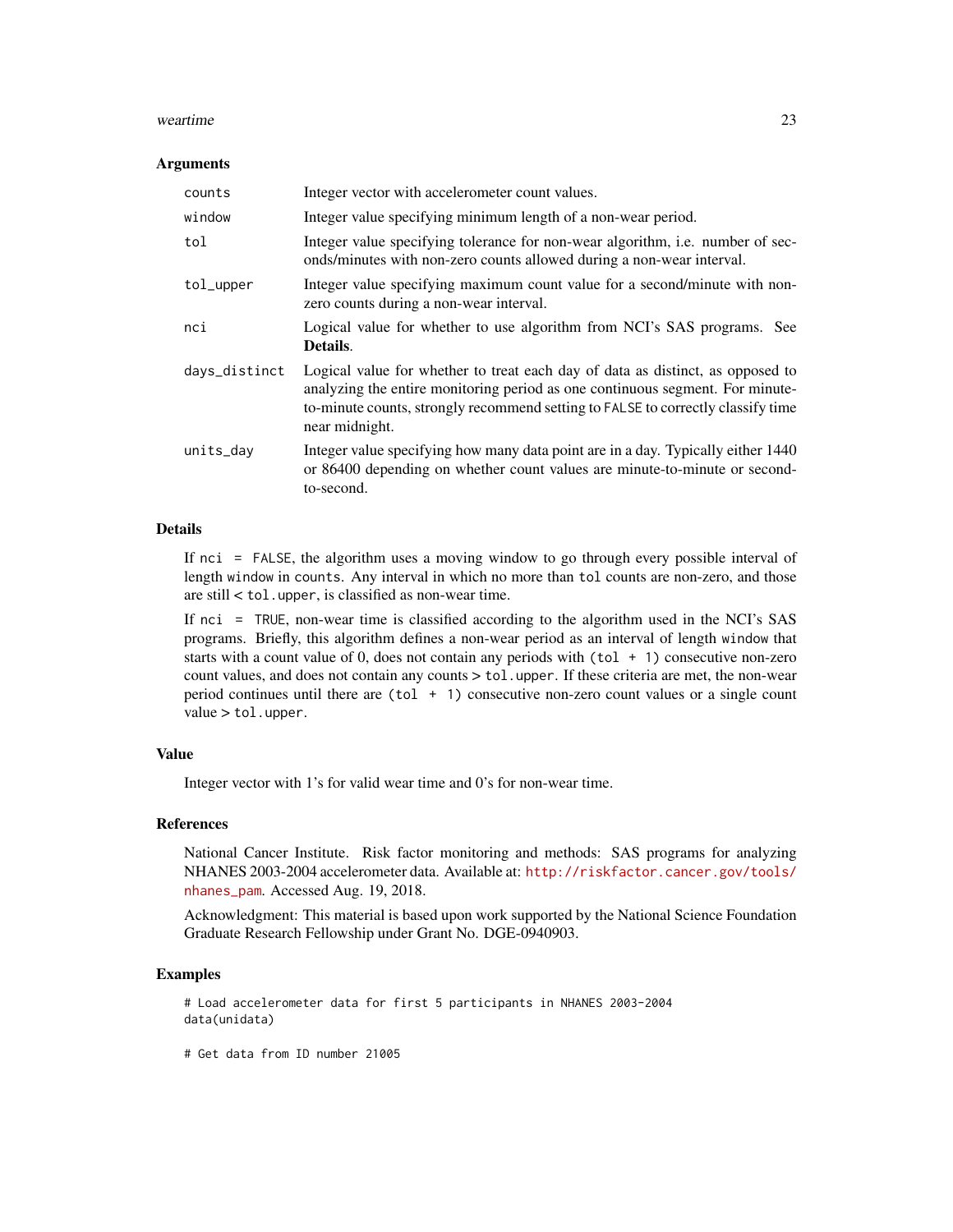#### 24 weartime

counts.part1 <- unidata[unidata[, "seqn"] == 21005, "paxinten"] # Identify periods of valid wear time

weartime.flag <- weartime(counts = counts.part1)